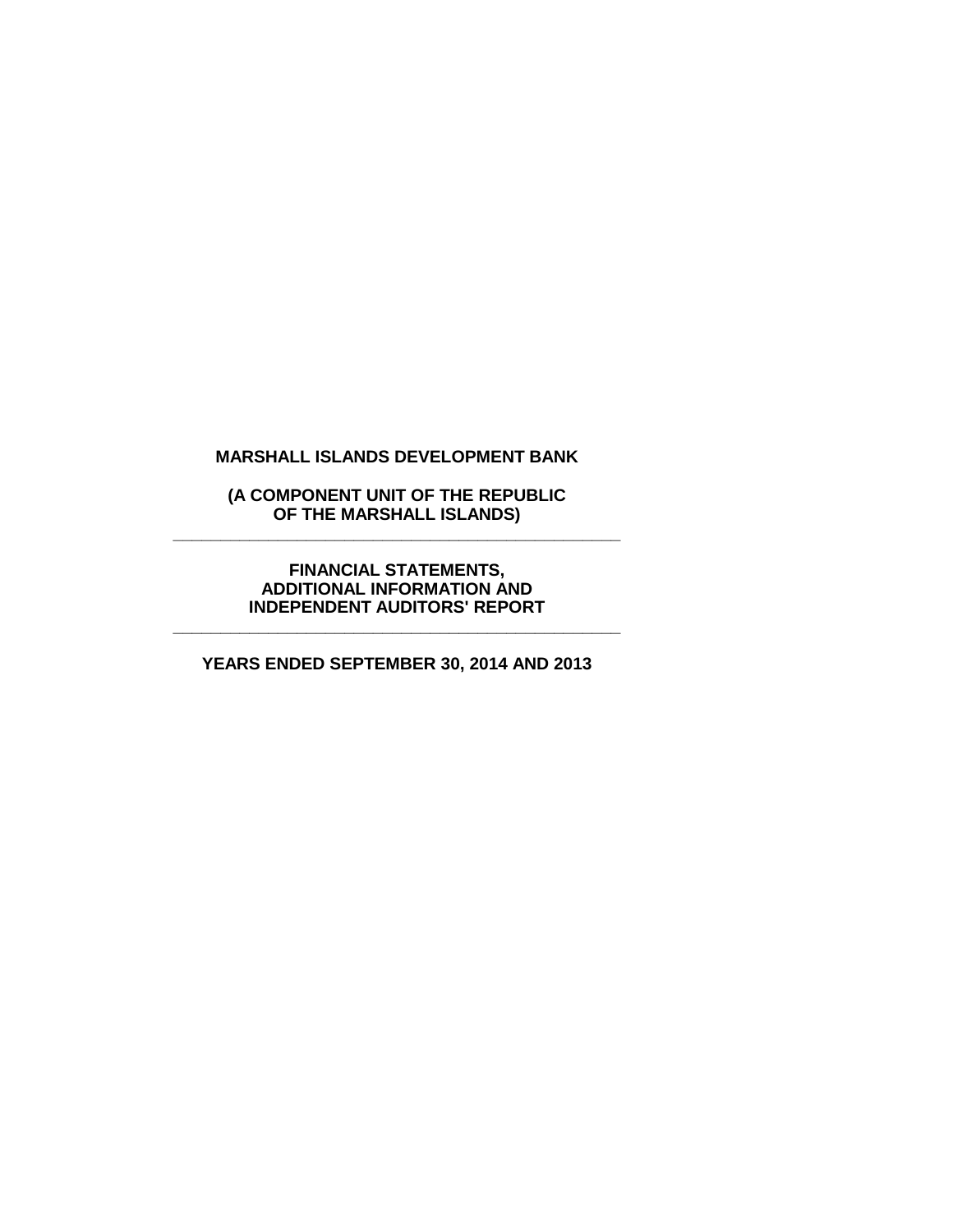## Years Ended September 30, 2014 and 2013 Table of Contents

|      |                                                                                                                                                                                            | Page No.           |
|------|--------------------------------------------------------------------------------------------------------------------------------------------------------------------------------------------|--------------------|
| I.   | <b>INDEPENDENT AUDITORS' REPORT</b>                                                                                                                                                        | 1                  |
| Ш.   | <b>MANAGEMENT'S DISCUSSION AND ANALYSIS</b>                                                                                                                                                | 3                  |
| III. | <b>FINANCIAL STATEMENTS:</b>                                                                                                                                                               |                    |
|      | <b>Statements of Net Position</b><br>Statements of Revenues, Expenses and Changes in Net Position<br><b>Statements of Cash Flows</b><br><b>Notes to Financial Statements</b>               | 8<br>9<br>10<br>11 |
| IV.  | OTHER SUPPLEMENTARY INFORMATION:                                                                                                                                                           |                    |
|      | <b>Combining Statement of Net Position</b><br>Combining Statement of Revenues, Expenses and Changes in Net Position                                                                        | 24<br>25           |
| V.   | INDEPENDENT AUDITORS' REPORT ON COMPLIANCE WITH<br><b>LAWS AND REGULATIONS</b>                                                                                                             |                    |
|      | Independent Auditors' Report on Internal Control Over Financial<br>Reporting and on Compliance and Other Matters Based on an<br>Audit of Financial Statements Performed in Accordance with |                    |
|      | <b>Government Auditing Standards</b>                                                                                                                                                       | 26                 |
|      | Schedule of Findings and Responses                                                                                                                                                         | 28                 |
|      | Unresolved Prior Year Findings                                                                                                                                                             | 32                 |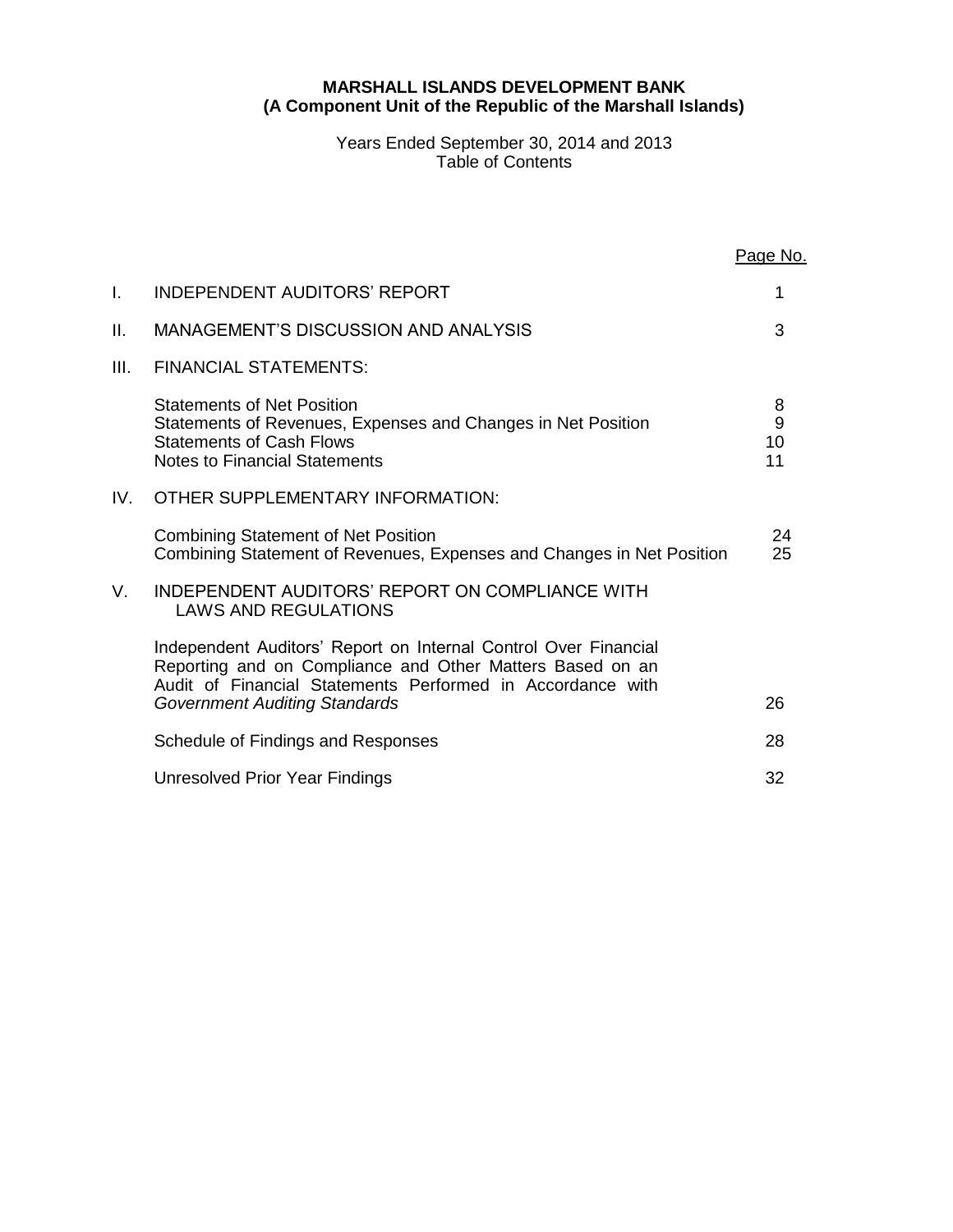

Deloitte & Touche LLP 361 South Marine Corps Drive Tamuning, GU 96913-3911 USA

Tel: (671)646-3884 Fax: (671)649-4932 www.deloitte.com

# **INDEPENDENT AUDITORS' REPORT**

Board of Directors Marshall Islands Development Bank:

#### **Report on the Financial Statements**

We have audited the accompanying financial statements of the Marshall Islands Development Bank (MIDB), a component unit of the Republic of the Marshall Islands, which comprise the statements of net position as of September 30, 2014 and 2013, and the related statements of revenues, expenses and changes in net position and of cash flows for the years then ended, and the related notes to the financial statements.

#### *Management's Responsibility for the Financial Statements*

Management is responsible for the preparation and fair presentation of these financial statements in accordance with accounting principles generally accepted in the United States of America; this includes the design, implementation, and maintenance of internal control relevant to the preparation and fair presentation of financial statements that are free from material misstatement, whether due to fraud or error.

#### *Auditors' Responsibility*

Our responsibility is to express an opinion on these financial statements based on our audits. We conducted our audits in accordance with auditing standards generally accepted in the United States of America and the standards applicable to financial audits contained in *Government Auditing Standards,* issued by the Comptroller General of the United States. Those standards require that we plan and perform the audit to obtain reasonable assurance about whether the financial statements are free from material misstatement.

An audit involves performing procedures to obtain audit evidence about the amounts and disclosures in the financial statements. The procedures selected depend on the auditor's judgment, including the assessment of the risks of material misstatement of the financial statements, whether due to fraud or error. In making those risk assessments, the auditor considers internal control relevant to the entity's preparation and fair presentation of the financial statements in order to design audit procedures that are appropriate in the circumstances, but not for the purpose of expressing an opinion on the effectiveness of the entity's internal control. Accordingly, we express no such opinion. An audit also includes evaluating the appropriateness of accounting policies used and the reasonableness of significant accounting estimates made by management, as well as evaluating the overall presentation of the financial statements.

We believe that the audit evidence we have obtained is sufficient and appropriate to provide a basis for our audit opinion.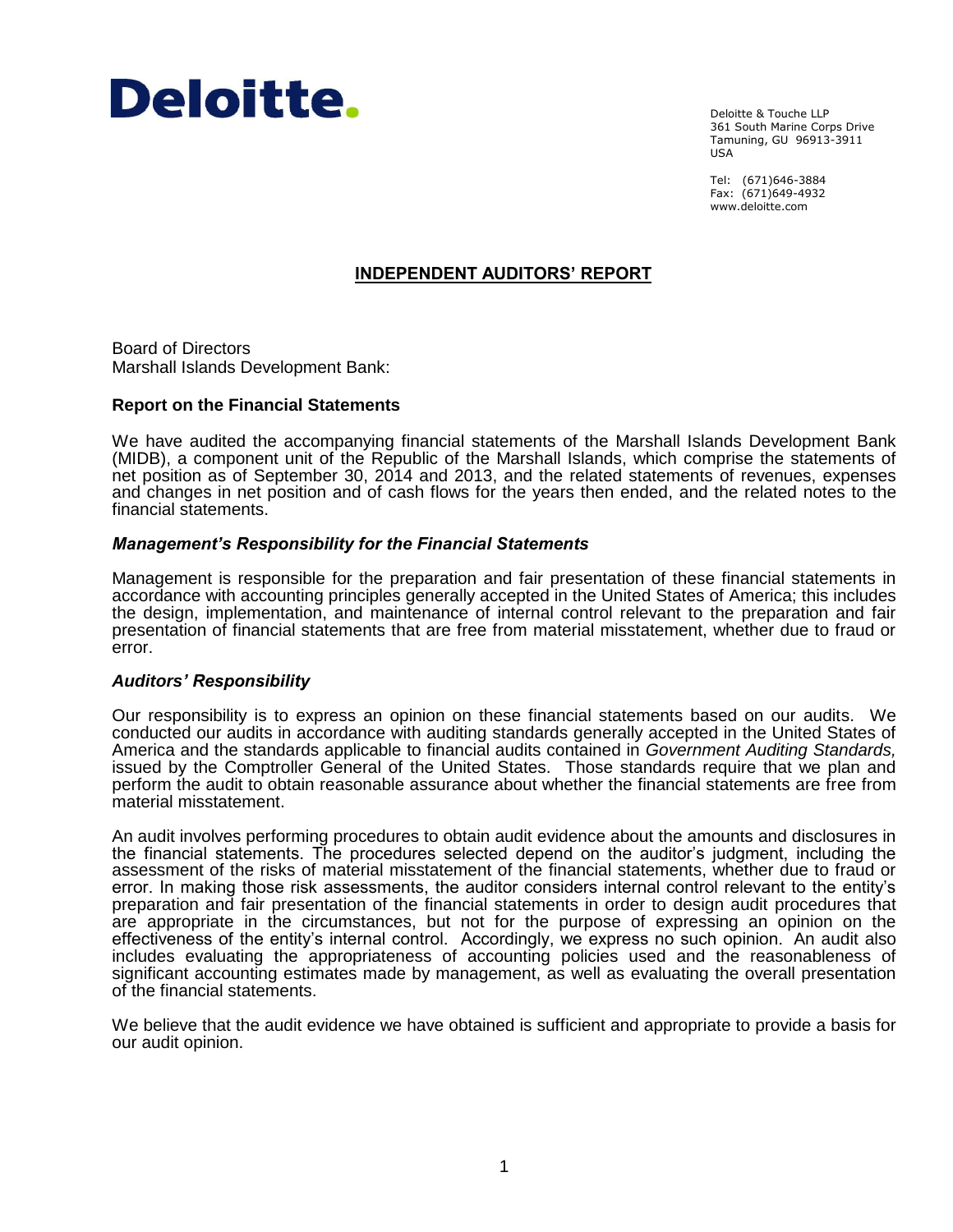# *Opinion*

In our opinion, the financial statements referred to above present fairly, in all material respects, the financial position of MIDB as of September 30, 2014 and 2013, and the results of its operations and its cash flows for the years then ended in accordance with accounting principles generally accepted in the United States of America.

## *Other Matters*

## *Required Supplementary Information*

Accounting principles generally accepted in the United States of America require that the Management's Discussion and Analysis on pages 3 through 7 be presented to supplement the financial statements. Such information, although not a part of the financial statements, is required by the Governmental Accounting Standards Board who considers it to be an essential part of financial reporting for placing the financial statements in an appropriate operational, economic, or historical context. We have applied certain limited procedures to the required supplementary information in accordance with auditing standards generally accepted in the United States of America, which consisted of inquiries of management about the methods of preparing the information and comparing the information for consistency with management's responses to our inquiries, the financial statements, and other knowledge we obtained during our audit of the financial statements. We do not express an opinion or provide any assurance on the information because the limited procedures do not provide us with sufficient evidence to express an opinion or provide any assurance.

#### *Other Information*

Our audits were conducted for the purpose of forming an opinion on the financial statements as a whole. The Other Supplementary Information on pages 24 and 25 is presented for purposes of additional analysis and is not a required part of the financial statements. Such information is the responsibility of management and was derived from and relates directly to the underlying accounting and other records used to prepare the financial statements. The information has been subjected to the auditing procedures applied in the audit of the financial statements and certain additional procedures, including comparing and reconciling such information directly to the underlying accounting and other records used to prepare the financial statements or to the financial statements themselves, and other additional procedures in accordance with auditing standards generally accepted in the United States of America. In our opinion, the information is fairly stated, in all material respects, in relation to the financial statements as a whole.

## **Other Reporting Required by** *Government Auditing Standards*

In accordance with *Government Auditing Standards*, we have also issued our report dated May 12, 2015, on our consideration of MIDB's internal control over financial reporting and on our tests of its compliance with certain provisions of laws, regulations, contracts, and grant agreements and other matters. The purpose of that report is to describe the scope of our testing of internal control over financial reporting and compliance and the results of that testing, and not to provide an opinion on internal control over financial reporting or on compliance. That report is an integral part of an audit performed in accordance with *Government Auditing Standards* in considering MIDB's internal control over financial reporting and compliance.

Jeloitte WardellP

May 12, 2015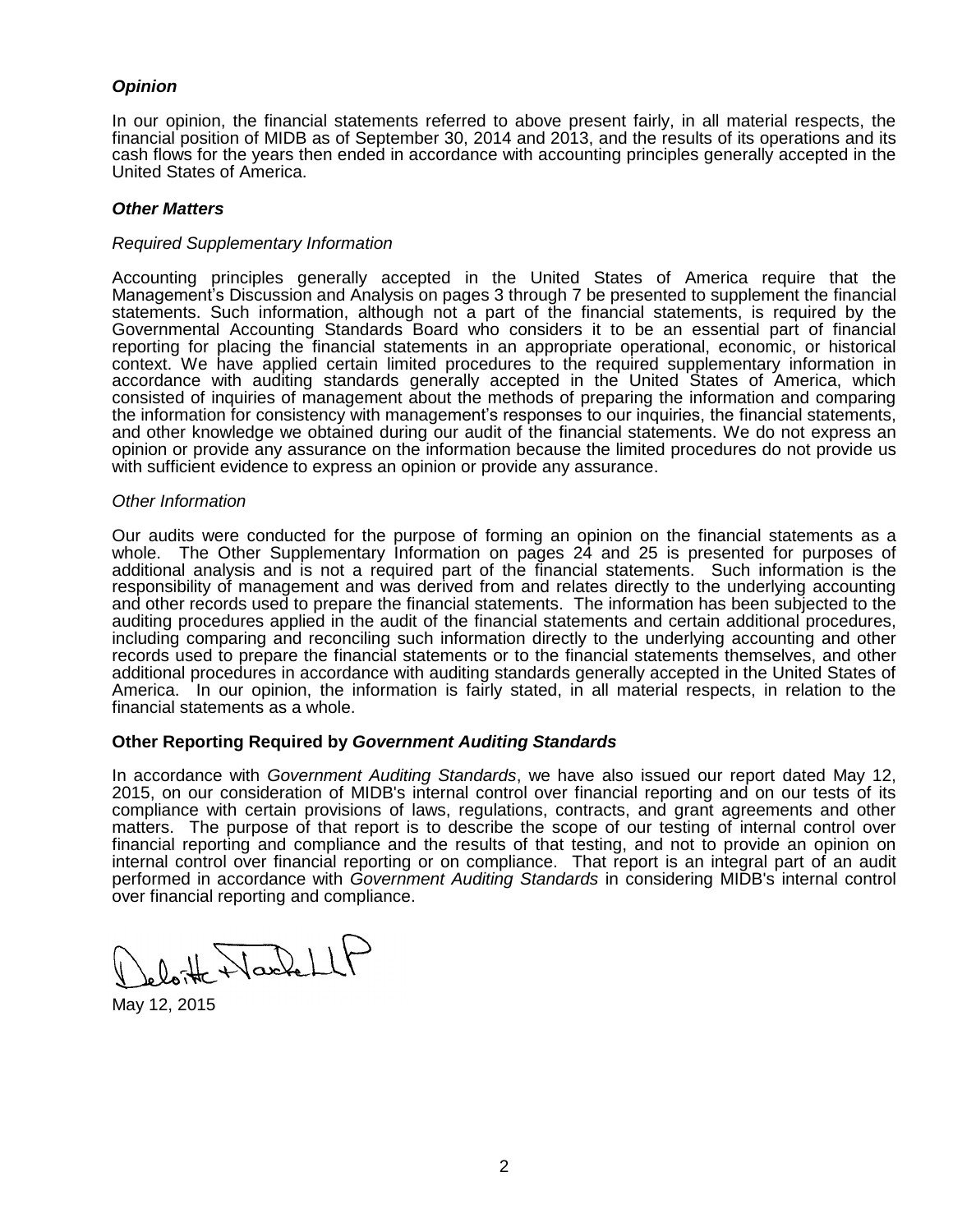Management's Discussion and Analysis Years Ended September 30, 2014 and 2013

Fiscal year October 1, 2013 to September 30, 2014 has been a productive year for the Marshall Islands Development Bank (MIDB). During the fiscal year, the Bank's resources were utilized to prioritize Consumer and Housing Loan Programs with the goal and purpose of improving the living standards and conditions of the people of the Republic of the Marshall Islands.

Management's Discussion and Analysis provides an overview of the Bank's financial highlights and activities for the fiscal year ended September 30, 2014.

## **FINANCIAL HIGHLIGHTS**

- MIDB's total net position increased by \$1.99M or 13% over the course of this year's operations. Net position represents funds from the RMI Government, Housing Preservation Grant and the USDA Self-Help Housing Project.
- Operating revenues increased by \$56K from \$3.87M in 2013 to \$3.92M in 2014, \$2.88M of which was generated through interest on loans. Total operating expenses virtually remained unchanged.
- Allowance for loan losses decreased by \$836K from \$13.1M in 2013 to \$12.3M in 2014. Nonoperating revenues decreased by \$151K or 51% from \$296K in 2013 to \$145K in 2014.

## **ANALYSIS OF MIDB'S FINANCIAL STATUS**

This Analysis serves as an overview of MIDB's financial statements. A Summary of Statements of Net Position is shown below that will give insight on MIDB's resources, liabilities and net position, MIDB's priority investments and performance results compared to previous year. At the end of the fiscal year 2014, MIDB's assets of \$24.71M exceeded liabilities of \$7.21M by \$17.5M. However, \$1.40M or 8% of the net position is either invested in capital assets or in restricted funds that can only be used for the purpose for which the funds were created. Capital assets are resources used by the Bank during the course of its operation to provide services to the people and are assets that are not easily liquidated. As of September 30, 2014, unrestricted net position amounted to \$16.1M, enough to repay all outstanding debts.

|                     |                             | 2014         | 2013          | 2012             |
|---------------------|-----------------------------|--------------|---------------|------------------|
| <b>Position</b>     | Cash and Equivalents        | \$<br>75,423 | \$<br>108,740 | \$<br>386,349    |
|                     | <b>Restricted Cash</b>      | 553,787      | 526,468       | 518,242          |
|                     | <b>Restricted TCD</b>       | 1,253,173    | 684,188       | 128,758          |
|                     | Loan Receivable, net        | 21,066,853   | 20,571,274    | 18,908,587       |
|                     | Premises and Equipment, net | 1,118,670    | 1,296,595     | 1,455,422        |
|                     | <b>Other Assets</b>         | 640,628      | 753,227       | 775,684          |
| Liabilities         | <b>Total Assets</b>         | 24,708,534   | 23,940,492    | 22,173,042       |
|                     | Loan Payable                | 3,609,051    | 5,067,312     | 3,690,095        |
|                     | <b>RepMar Deposit</b>       | 1,952,136    | 1,877,054     | 1,805,049        |
|                     | <b>Other Liabilities</b>    | 1,649,694    | 1,489,907     | 1,248,152        |
|                     | <b>Total Liabilities</b>    | 7,210,881    | 8,434,273     | 6,743,296        |
| <b>Net Position</b> |                             |              |               |                  |
|                     | Invested in Capital Assets  | 1,118,670    | 1,296,595     | 1,455,422        |
|                     | Restricted                  | 279,581      | 279,581       | 278,805          |
|                     | Unrestricted                | 16,099,402   | 13,930,043    | 13,695,519       |
|                     | <b>Total Net Position</b>   | \$17,497,653 | \$15.506.219  | 15.429.746<br>\$ |

**Summary of Statements of Net Position**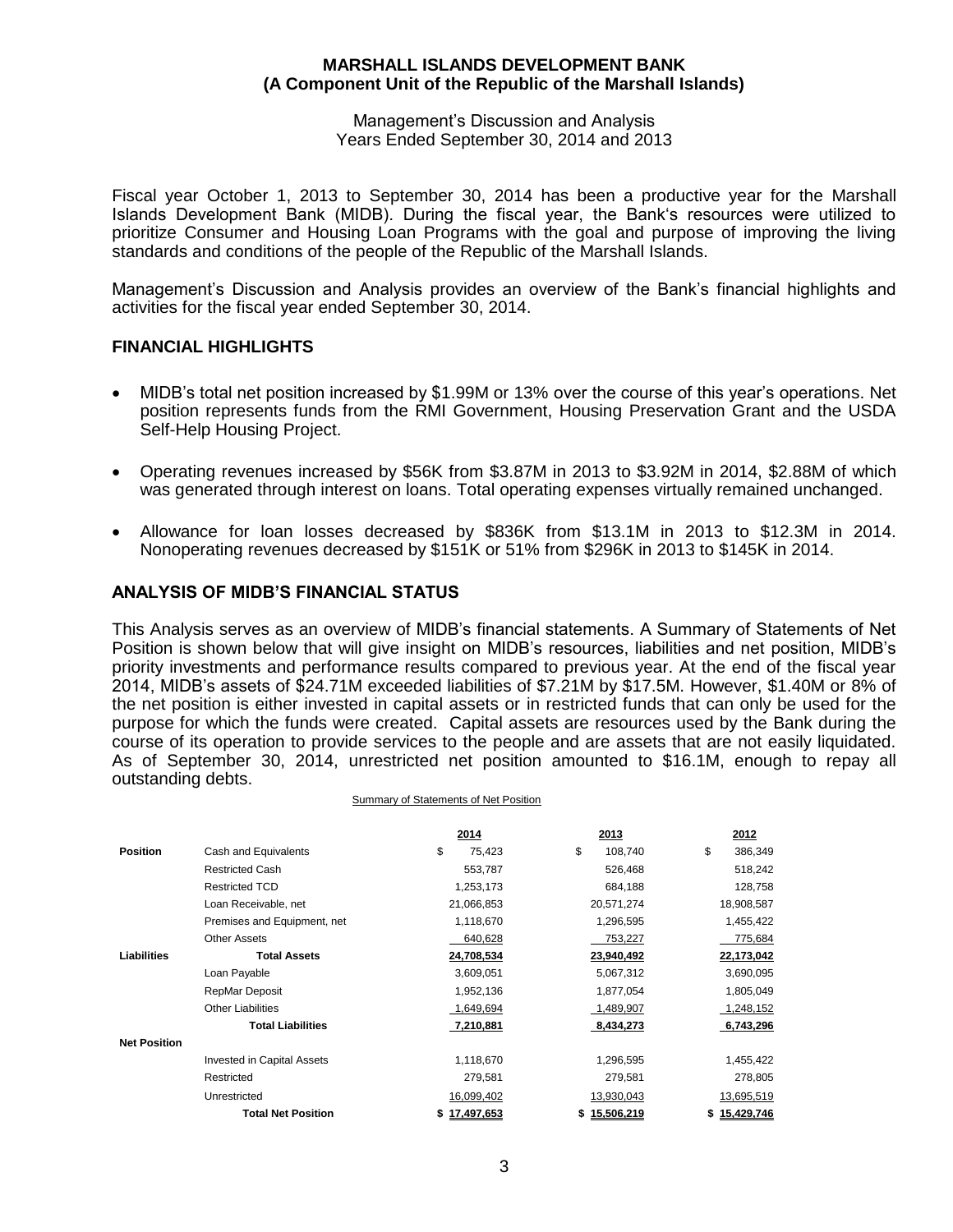Management's Discussion and Analysis Years Ended September 30, 2014 and 2013

- Loan approvals for the year were approximately \$24.11M, broken down by projects, \$23.57M released under various consumer loans, \$0.05M for business loans and \$0.49M granted to housing loans. Loans receivable, net, increased by \$496K in 2014 compared with a \$1.66M increase in 2013. Loans released decreased from \$24.81M to \$24.11M during the fiscal years 2013 and 2014, respectively.
- The Government of the Marshall Islands invested \$7M in Time Certificate of Deposit at the rate of 4% in May 9, 2003, maturing May 8, 2018. The money received from such TCDs was used to finance various loans. As of September 30, 2014, the balance owed for Time Certificates of Deposit to the RMI Government was \$1.95M.
- MIDB availed of \$2.0M and \$1.0M long-term loans with Bank of Marshall Islands in 2012. Interest payments shall be at an annual rate of 5% per annum until maturity date on March 14 and October 31, 2017, respectively. As of September 30, 2014, outstanding principal balances on the 2012 BOMI loans was \$1.10M and \$0.61M, respectively. MIDB also availed of a \$2.5M long-term loan with BOMI on behalf of the Government of the Marshall Islands in 2013. Interest shall be at 5.5% per annum until maturity date on May 31, 2018. All loan proceeds were issued to Air Marshall Islands. As of September 30, 2014, the outstanding principal balance on the 2013 BOMI loan was \$1.90M.

#### Summary of Statements of Revenues, Expenses and Changes in Net Position

|                                         | 2014                    | 2013            | 2012            |
|-----------------------------------------|-------------------------|-----------------|-----------------|
| Operating revenues                      | S<br>3.924,362          | \$<br>3,868,377 | \$<br>3,045,209 |
| Recovery of (provision for) loan losses | 546,436                 | (1,461,201)     | (14, 987)       |
|                                         | 4,470,798               | 2,407,176       | 3,030,222       |
| Less: expenses                          |                         |                 |                 |
| Operating expenses                      | 319,819                 | 297,764         | 177,017         |
| General administrative expenses         | 2,304,613               | 2,328,507       | 2,138,716       |
|                                         | 2,624,432               | 2,626,271       | 2,315,733       |
| Earnings (loss) from operations         | 1,846,366               | (219,095)       | 714,489         |
| Non-operating revenues                  | 145,068                 | 295,568         | 979,249         |
| Increase in net position                | 1,991,434               | 76,473          | 1,693,738       |
| Net position at beginning of year       | 15,506,219              | 15,429,746      | 13,736,008      |
| Net position at end of year             | <u>17.497.653</u><br>\$ | \$15.506.219    | 15.429.746<br>S |

- Total operating revenues for 2014 increased by \$56K or 1.5% compared to 2013. About 73% MIDB's operating revenue comes from interest on loans, 86%, 7%, and 6% of which are generated earnings from consumer, business and housing loans, respectively. Please see the chart below depicting the distribution of the Bank's revenue.
- Recovery of loan losses for 2014 of \$546K was primarily the result of the RMI Cabinet approving and authorizing the use of the RMI TCD to repay delinquent loan payments on the Air Marshall Islands loan receivable, which was fully allowed in the prior year.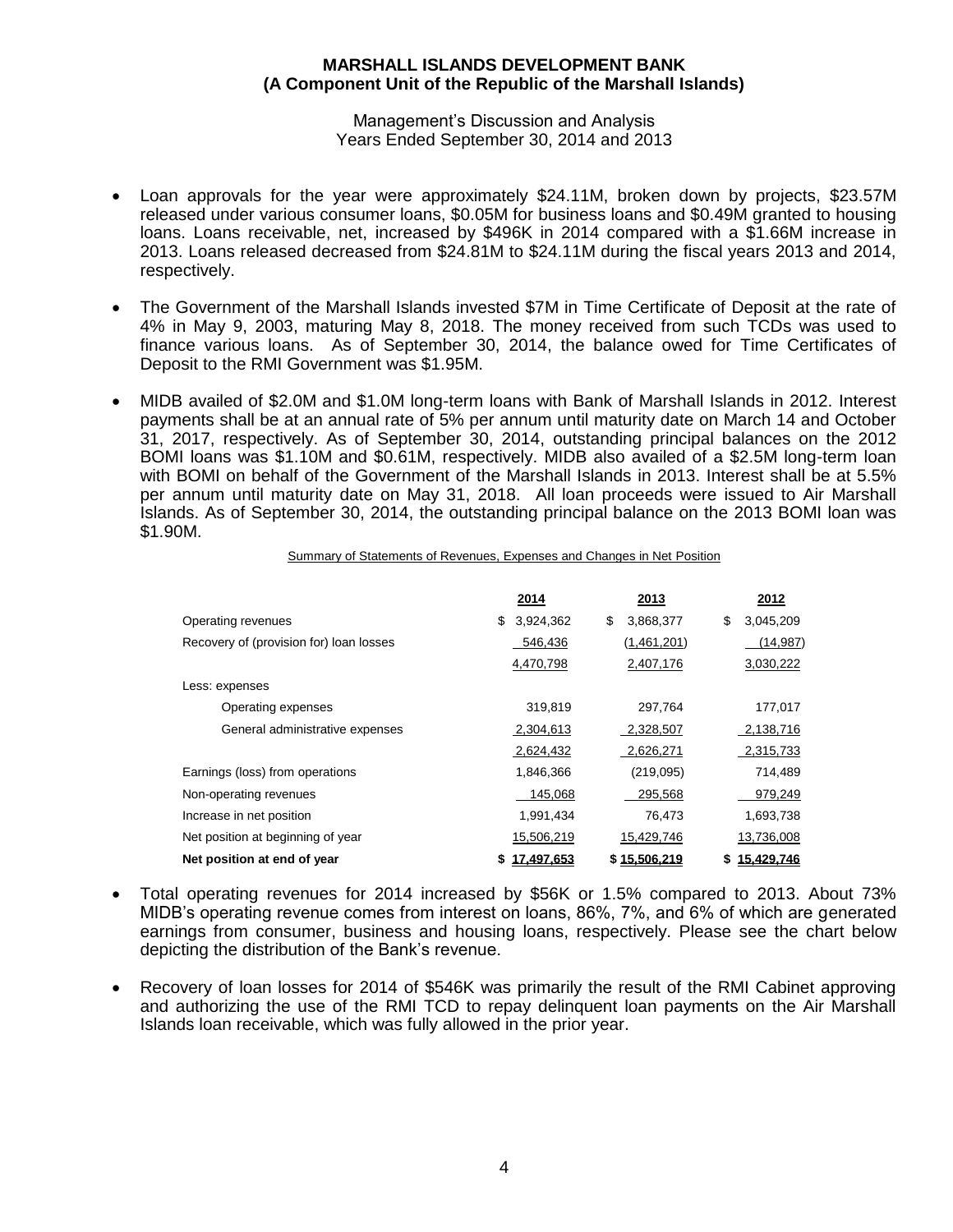Management's Discussion and Analysis Years Ended September 30, 2014 and 2013



- Total operating expenses for 2014 marginally decreased by \$2K compared with 2013. MIDB's operating expenses cover a range of operating, general and administrative expenses.
- Provision for delinquent loan accounts is provided based on the Bank's reasonable estimate, wherein the number of days an account is due, the amount of loan outstanding balance, and the borrower's capability to pay play vital information in the computation of additional allowance to be provided. The graph below shows itemized expenses and provide an over-all picture of the Bank's spending activities.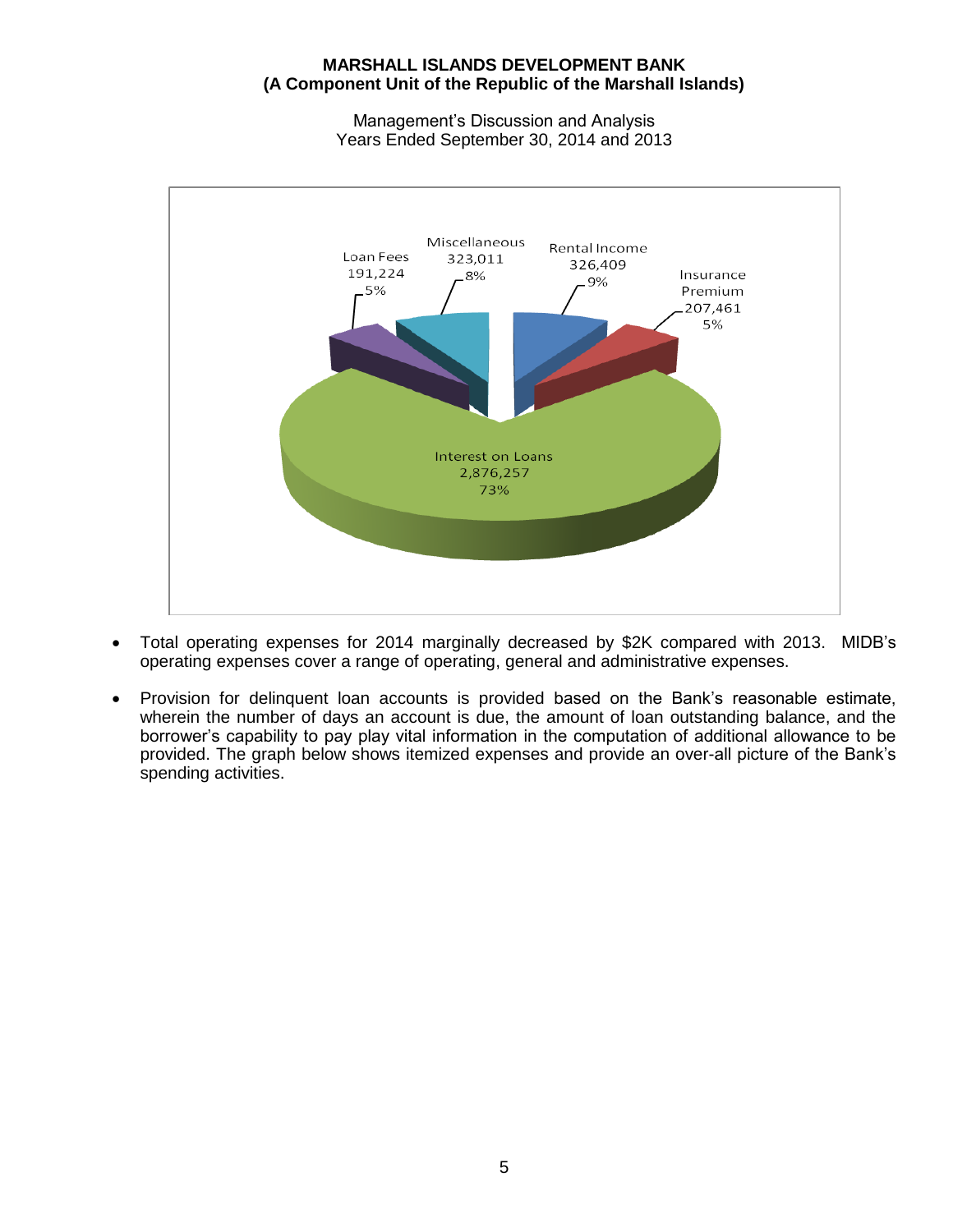Management's Discussion and Analysis Years Ended September 30, 2014 and 2013



- Interest expense increased by \$22K or 7% during fiscal year ended September 30, 2014 compared to fiscal year ended September 30, 2013 due to an increase to both interest on loans payable and interest on deposits. Interest on loans payable pertains to interest payments and accruals for Bank of Marshall Islands loan while interest on deposits pertains to payments and accruals on the RepMar TCD and various savings accounts.
- General and administrative expenses in the aggregate decreased by \$24K, or 1% from last year's operation due primarily to a decrease in utilities of \$65K or 25% and bad debts expense of \$46K or 74%.
- Total non-operating revenues for 2014 decreased by \$151K or 51% compared with 2013 due primarily to contributions from the RMI government of \$149K in 2013.

## Capital Assets and Debt

Capital asset acquisitions amounted to \$82K in 2014. For additional information concerning capital assets, please refer to Note 8 to the financial statements.

Long term-debt decreased by \$1.46M in 2014. MIDB liquidated its long term loan with International Commercial Bank of China amounting to \$5M which was granted on August 6, 1999 with an interest rate of 5% per annum. For additional information concerning debt, please refer to Note 12 to the financial statements.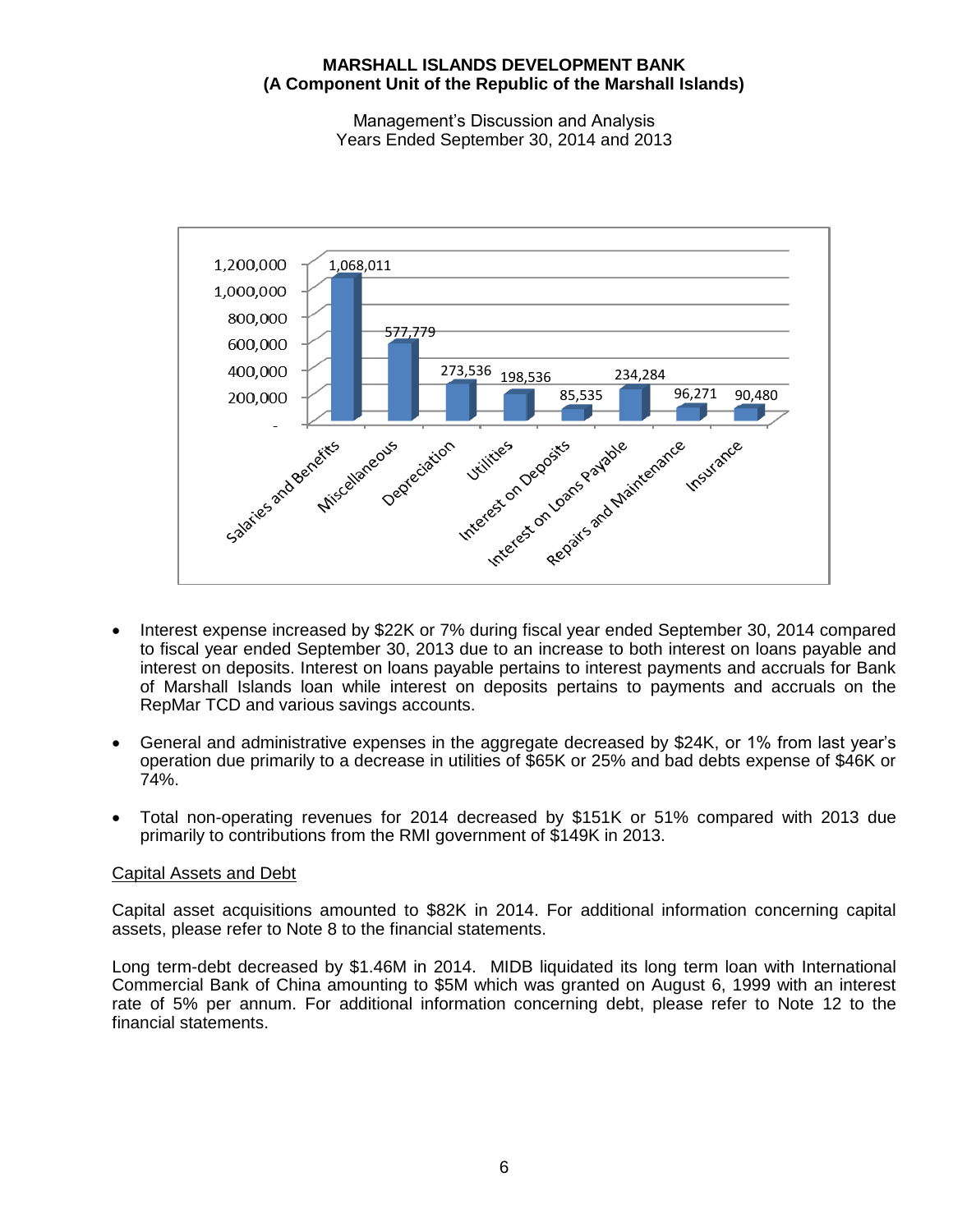Management's Discussion and Analysis Years Ended September 30, 2014 and 2013

Management's and Discussion and Analysis for the year ended September 30, 2013 is set forth in MIDB's report on the audit of financial statements, which is dated May 29, 2014. That Discussion and Analysis explains the major factors impacting the 2013 financial statements and can be obtained from MIDB's Managing Director at [rmimidb@ntamar.net](mailto:rmimidb@ntamar.net)

## **ECONOMIC OUTLOOK**

In the next years to come, MIDB is continuing to expect growth in the demand for housing loans and consumer loans, the latter being the major component of MIDB's loan portfolio. MIDB is involved in improving the living conditions of the RMI people through the housing loan projects under Mutual Self Help Housing Projects and USDA Rural development.

The Bank is currently dependent with its income generated from new loans. The net position is just sufficient to pay for MIDB's outstanding debts. MIDB may have to look for other sources of funds to maintain the current portfolio and the rising demand for loans.

## **ADDITIONAL FINANCIAL INFORMATION**

This discussion and analysis is designed to provide MIDB's customers and other stake holders with an overview of MIDB's operations and financial condition as at September 30, 2014. Should the reader have questions regarding the information included in this report, or wish to request additional financial information, please contact the Marshall Islands Development Bank Managing Director at the above email address or at P.O Box 1048, Majuro, Marshall Islands, MH 96960.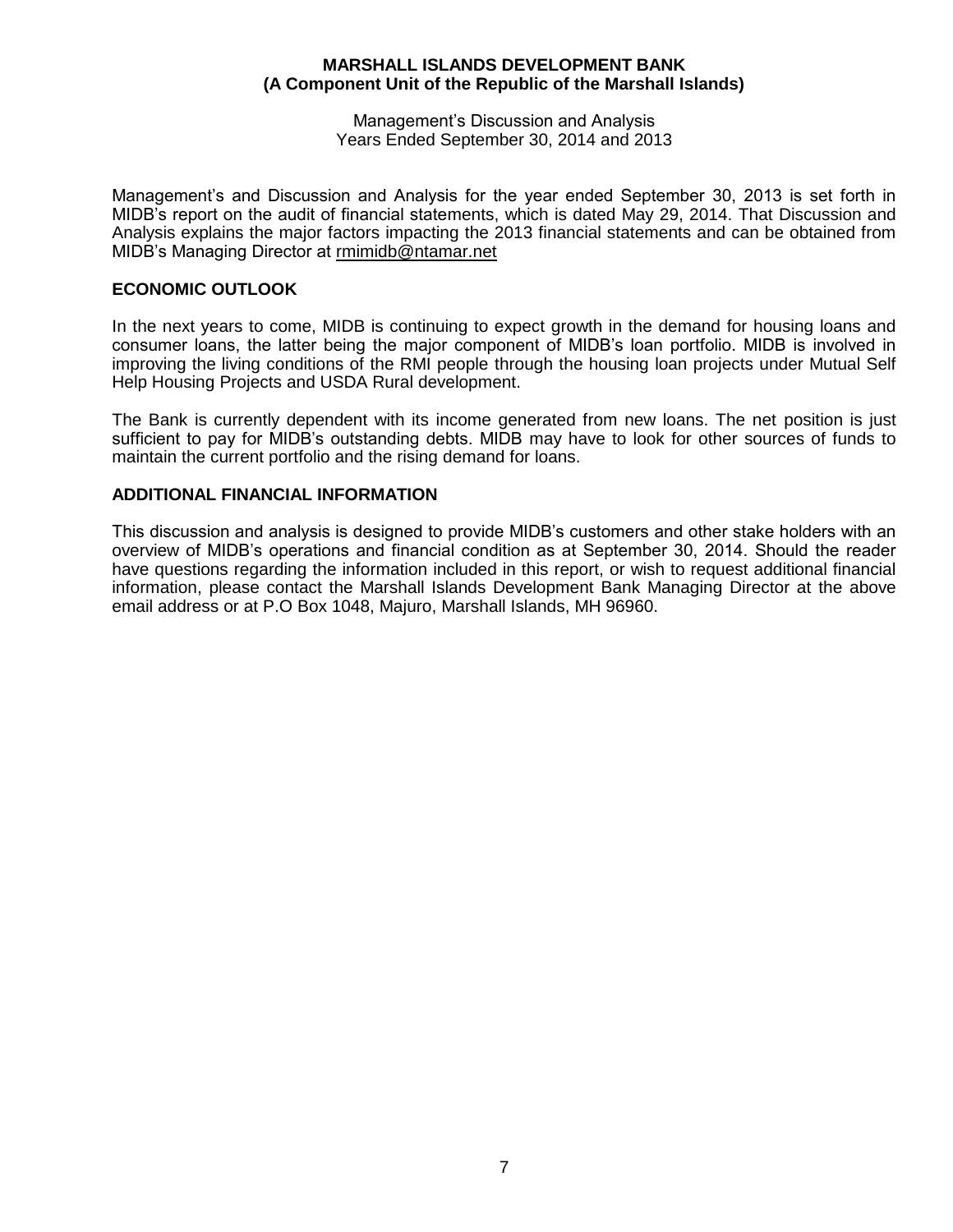Statements of Net Position September 30, 2014 and 2013

| <b>ASSETS</b>                                                                                                                                                                           | 2014                                                                        | 2013                                                                                  |
|-----------------------------------------------------------------------------------------------------------------------------------------------------------------------------------------|-----------------------------------------------------------------------------|---------------------------------------------------------------------------------------|
| Cash and cash equivalents<br>Restricted cash<br>Restricted time certificate of deposit<br>Investments                                                                                   | \$<br>75,423<br>553,787<br>1,253,173<br>366,748                             | \$<br>108,740<br>526,468<br>684,188<br>366,748                                        |
| Receivables, net:<br>Loans<br><b>Accrued interest</b><br>Other<br>Capital assets:                                                                                                       | 21,066,853<br>136,521<br>129,251                                            | 20,571,274<br>151,231<br>213,240                                                      |
| Non-depreciable capital assets<br>Capital assets, net of accumulated depreciation<br>Investment property held for sale, net                                                             | 57,453<br>1,061,217                                                         | 88,745<br>1,207,850<br>8,108<br>22,008                                                |
|                                                                                                                                                                                         | 24,708,534<br>\$                                                            | 23,940,492<br>\$                                                                      |
| <b>LIABILITIES AND NET POSITION</b>                                                                                                                                                     |                                                                             |                                                                                       |
| Liabilities:<br>Notes payable<br>Short-term debt<br>RepMar deposit<br>Accrued interest payable<br>Accounts payable and accrued expenses<br>Deposits pledged<br><b>Total liabilities</b> | \$<br>3,609,051<br>1,952,136<br>31,021<br>212,764<br>1,405,909<br>7,210,881 | \$<br>5,067,312<br>14,161<br>1,877,054<br>32,732<br>259,733<br>1,183,281<br>8,434,273 |
| Commitments and contingency                                                                                                                                                             |                                                                             |                                                                                       |
| Net position:<br>Net investment in capital assets<br>Restricted<br>Unrestricted<br>Total net position                                                                                   | 1,118,670<br>279,581<br>16,099,402<br>17,497,653<br>24,708,534<br>\$        | 1,296,595<br>279,581<br>13,930,043<br>15,506,219<br>\$<br>23,940,492                  |

See accompanying notes to financial statements.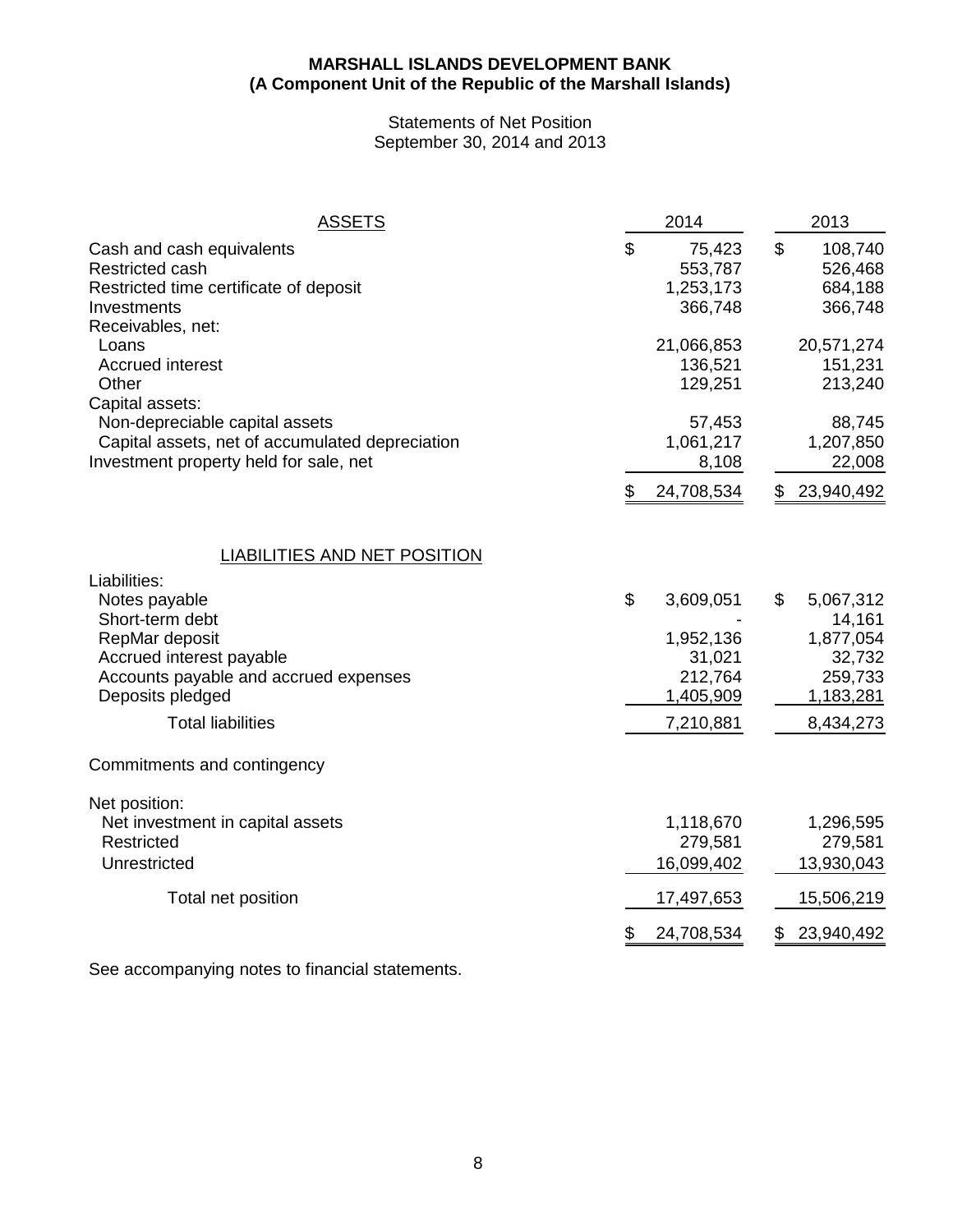# Statements of Revenues, Expenses and Changes in Net Position September 30, 2014 and 2013

|                                                                                                                                                                                                                                                                                                                                                                                                                                                 | 2014                                                                                                                                                                                 | 2013                                                                                                                                                                                  |
|-------------------------------------------------------------------------------------------------------------------------------------------------------------------------------------------------------------------------------------------------------------------------------------------------------------------------------------------------------------------------------------------------------------------------------------------------|--------------------------------------------------------------------------------------------------------------------------------------------------------------------------------------|---------------------------------------------------------------------------------------------------------------------------------------------------------------------------------------|
| Operating revenues:<br>Interest income on loans<br>Rental income<br>Insurance premiums<br>Loan fees<br>Federal grants<br>Interest income on time certificate of deposit<br>Miscellaneous                                                                                                                                                                                                                                                        | \$2,876,257<br>326,409<br>207,461<br>191,224<br>158,385<br>18,003<br>146,623                                                                                                         | \$2,928,458<br>289,247<br>197,599<br>267,640<br>114,724<br>7,330<br>63,379                                                                                                            |
| Total operating revenues                                                                                                                                                                                                                                                                                                                                                                                                                        | 3,924,362                                                                                                                                                                            | 3,868,377                                                                                                                                                                             |
| Recovery of (provision for) loan losses                                                                                                                                                                                                                                                                                                                                                                                                         | 546,436                                                                                                                                                                              | (1,461,201)                                                                                                                                                                           |
| Net operating revenues                                                                                                                                                                                                                                                                                                                                                                                                                          | 4,470,798                                                                                                                                                                            | 2,407,176                                                                                                                                                                             |
| Operating expenses:<br>Interest expense:<br>Interest on deposits<br>Interest on loans payable                                                                                                                                                                                                                                                                                                                                                   | 85,535<br>234,284                                                                                                                                                                    | 75,379<br>222,385                                                                                                                                                                     |
| Total interest expense                                                                                                                                                                                                                                                                                                                                                                                                                          | 319,819                                                                                                                                                                              | 297,764                                                                                                                                                                               |
| General and administrative expenses:<br>Salaries and employee benefits<br>Depreciation<br><b>Utilities</b><br>Repairs and maintenance<br>Insurance<br>USDA loan guarantee<br>Professional fees<br>Representation<br>Printing, stationery and advertising<br>Travel and training<br>Communications<br>Promotion and donation<br>Office and house rental<br>Land lease<br>Fuel<br>Bad debts expense<br><b>Taxes and licenses</b><br>Miscellaneous | 1,068,011<br>273,536<br>198,536<br>96,271<br>90,480<br>84,251<br>63,037<br>62,112<br>58,711<br>55,332<br>53,450<br>34,459<br>33,600<br>24,682<br>23,495<br>16,518<br>7,189<br>60,943 | 1,049,613<br>270,682<br>263,752<br>83,689<br>90,909<br>28,851<br>11,728<br>49,047<br>66,684<br>84,747<br>51,469<br>40,213<br>27,000<br>26,382<br>23,693<br>62,344<br>12,533<br>85,171 |
| Total general and administrative expenses                                                                                                                                                                                                                                                                                                                                                                                                       | 2,304,613                                                                                                                                                                            | 2,328,507                                                                                                                                                                             |
| Income (loss) from operations                                                                                                                                                                                                                                                                                                                                                                                                                   | 1,846,366                                                                                                                                                                            | (219,095)                                                                                                                                                                             |
| Nonoperating revenues:<br><b>Contributions from RepMar</b><br>Investment earnings<br>Other                                                                                                                                                                                                                                                                                                                                                      | 145,068                                                                                                                                                                              | 148,800<br>145,968<br>800                                                                                                                                                             |
| Total nonoperating revenues                                                                                                                                                                                                                                                                                                                                                                                                                     | 145,068                                                                                                                                                                              | 295,568                                                                                                                                                                               |
| Change in net position                                                                                                                                                                                                                                                                                                                                                                                                                          | 1,991,434                                                                                                                                                                            | 76,473                                                                                                                                                                                |
| Net position at beginning of year                                                                                                                                                                                                                                                                                                                                                                                                               | 15,506,219                                                                                                                                                                           | 15,429,746                                                                                                                                                                            |
| Net position at end of year                                                                                                                                                                                                                                                                                                                                                                                                                     | \$17,497,653                                                                                                                                                                         | \$15,506,219                                                                                                                                                                          |

See accompanying notes to financial statements.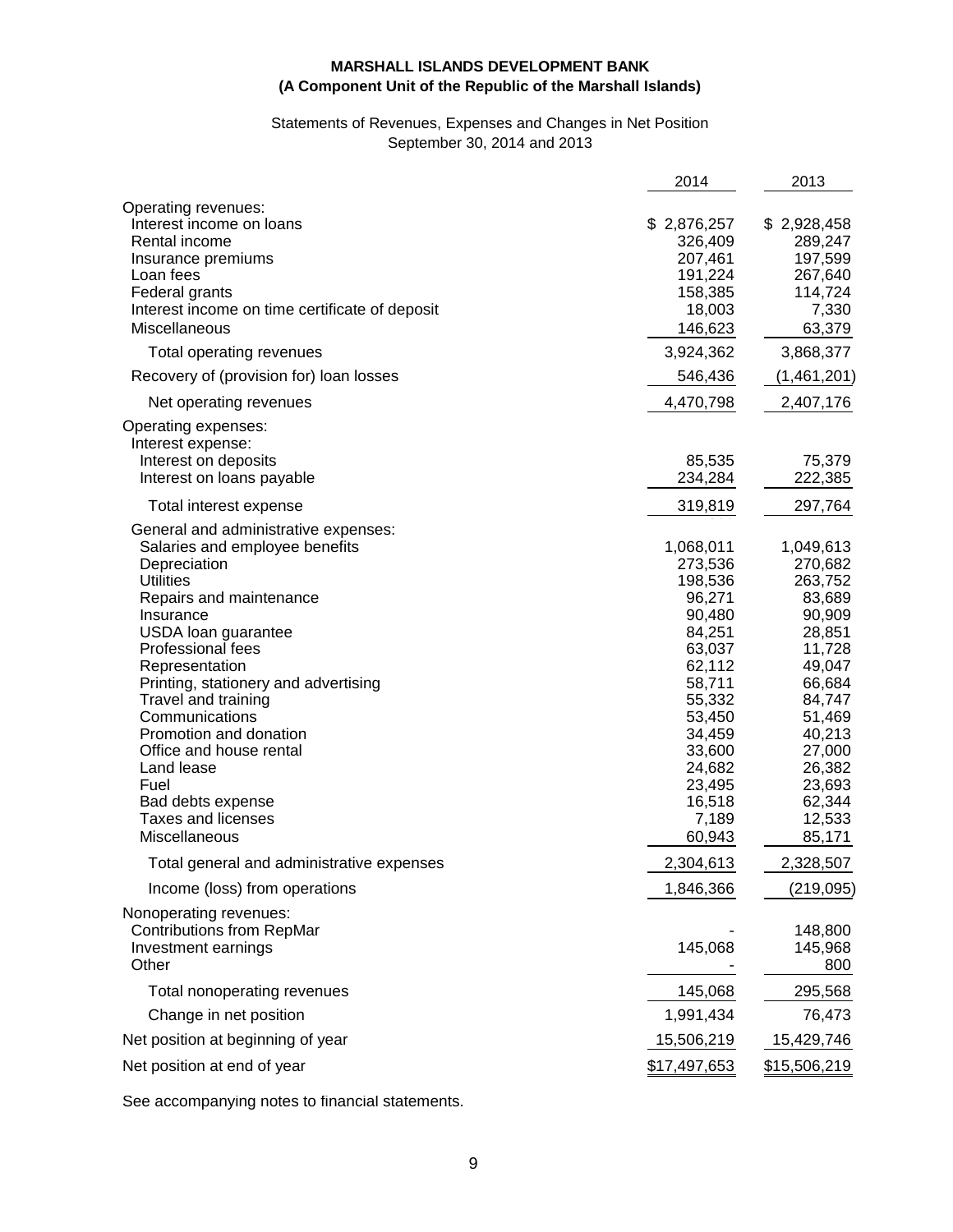# Statements of Cash Flows

September 30, 2014 and 2013

|                                                                                                     | 2014                  | 2013                  |
|-----------------------------------------------------------------------------------------------------|-----------------------|-----------------------|
| Cash flows from operating activities:                                                               |                       |                       |
| Cash received from customers                                                                        | 3,838,538             | \$3,581,704           |
| Cash payments to suppliers for goods and services                                                   | (964, 776)            | (923, 744)            |
| Cash payments to employees for services                                                             | (1,096,752)           | (1,037,943)           |
| Interest received on time certificate of deposit<br>Interest paid                                   | 18,003<br>(321, 530)  | 7,330<br>(287, 406)   |
| Operating grants received                                                                           | 158,385               | 114,724               |
| Net cash provided by operating activities                                                           | 1,631,868             | 1,454,665             |
|                                                                                                     |                       |                       |
| Cash flows from noncapital financing activities:<br><b>Contributions from RepMar</b>                |                       | 148,800               |
| Net change in RepMar deposit                                                                        | 75,082                | 72,005                |
| Net change in pledged deposits                                                                      | 222,628               | 183,442               |
| Net cash provided by noncapital financing activities                                                | 297,710               | 404,247               |
| Cash flows from capital and related financing activities:                                           |                       |                       |
| Net borrowings under short-term loan arrangement                                                    | (14, 161)             | 14,161                |
| Proceeds from long-term debt                                                                        |                       | 2,500,000             |
| Principal repayment of long-term debt                                                               | (1,458,261)           | (1, 122, 783)         |
| Additions to premises, equipment and foreclosed assets                                              | (81, 711)             | (97, 955)             |
| Proceeds from sale of property and equipment                                                        |                       | 800                   |
| Net cash provided by (used for) capital and related financing activities                            | (1, 554, 133)         | 1,294,223             |
| Cash flows from investing activities:                                                               |                       |                       |
| Loan originations and principal collections, net                                                    | 42,474                | (3,013,056)           |
| Net change in restricted assets<br>Dividends received                                               | (596, 304)<br>145,068 | (563, 656)<br>145,968 |
|                                                                                                     |                       |                       |
| Net cash used in investing activities                                                               | (408, 762)            | (3,430,744)           |
| Net change in cash and cash equivalents                                                             | (33, 317)             | (277, 609)            |
| Cash and cash equivalents at beginning of year                                                      | 108,740               | 386,349               |
| Cash and cash equivalents at end of year                                                            | \$<br>75,423          | \$<br>108,740         |
| Cash flows from operating activities:                                                               |                       |                       |
| Income (loss) from operations<br>Adjustments to reconcile income (loss) from operations to net cash | 1,846,366             | \$<br>(219,095)       |
| provided by operating activities:                                                                   |                       |                       |
| Recovery of (provision for) loan losses                                                             | (546, 436)            | 1,461,201             |
| Bad debts expense                                                                                   | 16,518                | 62,344                |
| Depreciation                                                                                        | 273,536               | 270,682               |
| (Increase) decrease in assets:<br>Receivables:                                                      |                       |                       |
| Accrued interest                                                                                    | 14,710                | (38, 192)             |
| Other                                                                                               | 67,471                | (15, 595)             |
| Increase (decrease) in liabilities:                                                                 |                       |                       |
| Accrued interest payable                                                                            | (1,711)               | 10,358                |
| Accrued expenses                                                                                    | (46, 969)             | 33,794                |
| Deferred loan fees                                                                                  |                       | (106, 335)            |
| Unearned premiums                                                                                   | 8,383                 | (4, 497)              |
| Net cash provided by operating activities                                                           | \$1,631,868           | \$1,454,665           |

See accompanying notes to financial statements.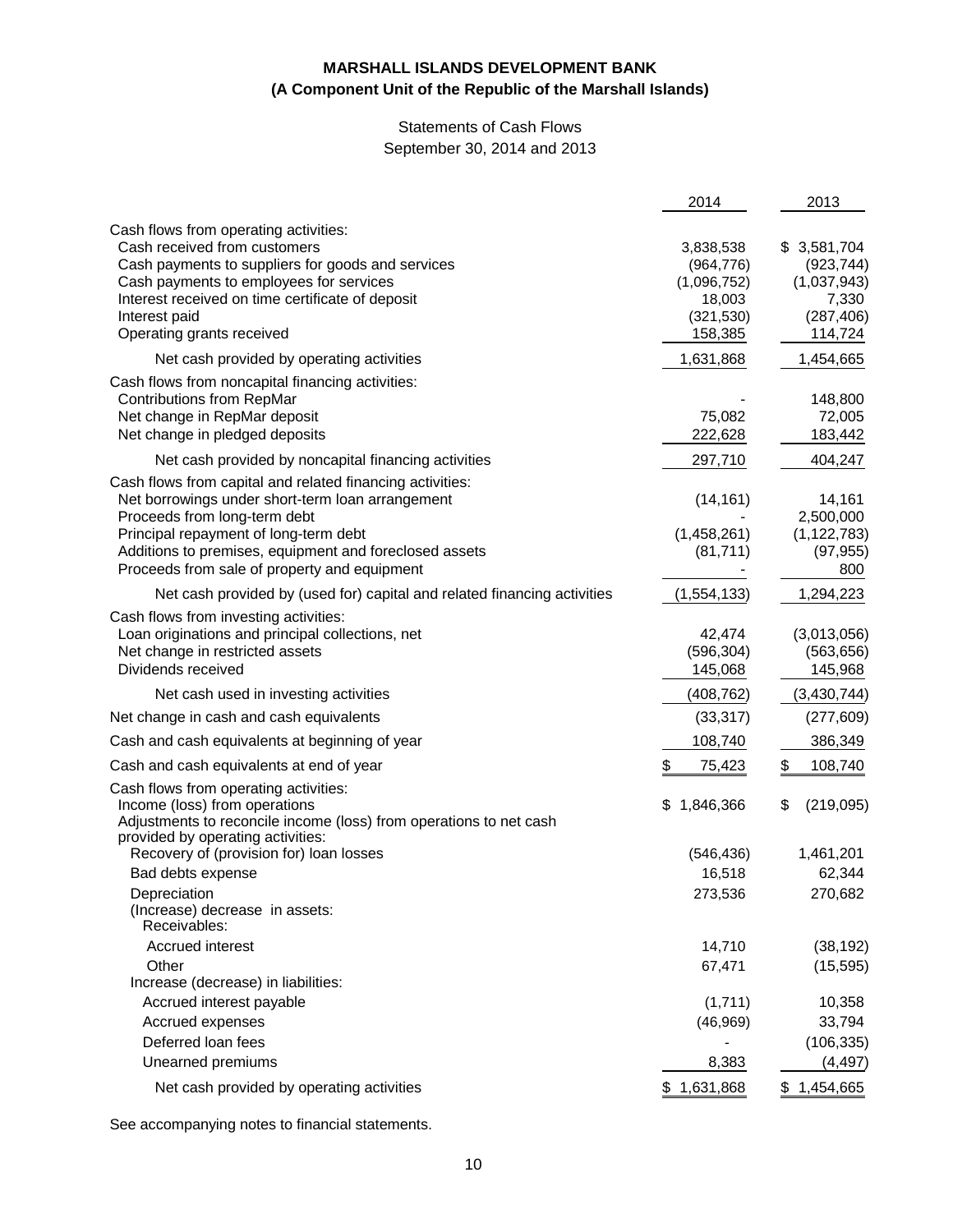Notes to Financial Statements September 30, 2014 and 2013

## (1) Organization

The Marshall Islands Development Bank (MIDB), a component unit of the Republic of the Marshall Islands (RepMar), was incorporated under the laws of RepMar as a non-stock corporation pursuant to the Marshall Islands Development Bank Act of 1988 (Public Law 1988-1). MIDB was established to promote the development and expansion of the economy of the Marshall Islands in order to improve the standard of living of the people and is governed by a seven-member Board of Directors appointed by the Cabinet of RepMar. The primary activities of MIDB have been designed to strengthen the nation's economic base, increase employment and production, improve the standards of housing, promote exports, and reduce the country's dependence on imports and foreign aid through the approval of viable development loans. MIDB has received funds under Section 211 of the Compact of Free Association (the Compact), direct contributions from RepMar and funds from the U.S. Department of Agriculture (USDA) under the Rural Housing and Community Development Service Housing Preservation and Self-Help Housing Program Grants. MIDB also assumed the assets and liabilities of the former Marshall Islands Economic Development Loan Office, Inc.

MIDB's financial statements are incorporated into the financial statements of RepMar as a component unit.

#### (2) Summary of Significant Accounting Policies

GASB Statement No. 34, *Basic Financial Statements - and Management's Discussion and Analysis - for State and Local Governments*, which was subsequently amended by Statement No. 37, *Basic Financial Statements - and Management's Discussion and Analysis - for State and Local Governments: Omnibus*, and modified by Statement No. 38, *Certain Financial Statement Note Disclosures,* establish financial reporting standards for governmental entities, which require that management's discussion and analysis of the financial activities be included with the basic financial statements and notes and modifies certain other financial statement disclosure requirements.

To conform to the requirements of GASB 34, equity is presented in the following net position categories:

- Net investment in capital assets; capital assets, net of accumulated depreciation, plus construction or improvement of those assets.
- Restricted: Nonexpendable Net position subject to externally imposed stipulations that requires MIDB to maintain such permanently. At September 30, 2014 and 2013, MIDB does not have nonexpendable net position. Expendable - Net position whose use by MIDB is subject to externally imposed stipulations that can be fulfilled by actions of MIDB pursuant to those stipulations or that expire by the passage of time.
- Unrestricted; net position that is not subject to externally imposed stipulations. Unrestricted net position may be designated for specific purposes by action of management or the Board of Directors or may otherwise be limited by contractual agreements with outside parties.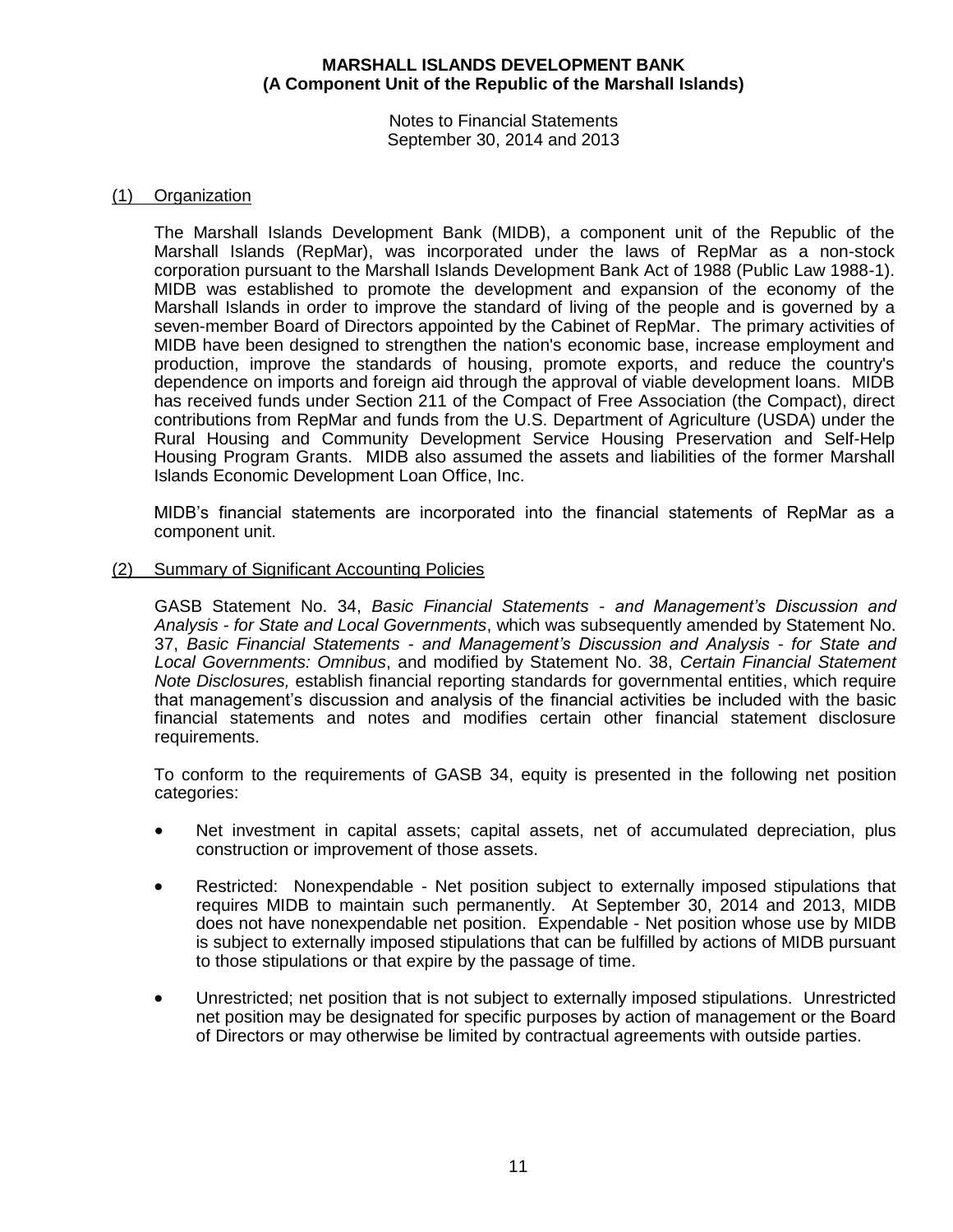Notes to Financial Statements September 30, 2014 and 2013

## (2) Summary of Significant Accounting Policies, Continued

## Basis of Accounting

Proprietary funds are accounted for on a flow of economic resources measurement focus. With this measurement focus, all assets and liabilities associated with the operation of the fund are included in the statements of net position. Proprietary fund operating statements present increases and decreases in net position. The accrual basis of accounting is utilized by proprietary funds. Under this method, revenues are recorded when earned and expenses are recorded at the time liabilities are incurred.

## Classification of Revenues

MIDB has classified its revenues as either operating or nonoperating according to the following criteria:

- *Operating Revenues* Operating revenues include activities that have the characteristics of exchange transactions, such as (1) insurance premiums, loan fees and interest income on loans and Certificates of Deposit, (2) rental occupancy income associated with MIDB assets, and (3) USDA federal grant revenues.
- *Nonoperating Revenues* Nonoperating revenues include activities that have the characteristics of nonexchange transactions, such as gifts and contributions, and other revenue sources that are defined as nonoperating revenues by GASB Statement No. 9, *Reporting Cash Flows of Proprietary and Nonexpendable Trust Funds and Governmental Entities That Use Proprietary Fund Accounting*, and GASB Statement No. 34, such as RepMar appropriations and investment income.

## Cash and Cash Equivalents and Time Certificates of Deposit

For purposes of the statements of net position and cash flows, cash and cash equivalents is defined as amounts in demand deposits as well as short-term investments maturing within three months of the date acquired. Deposits maintained in time certificates of deposit with original maturity dates greater than ninety days are separately classified.

Custodial credit risk is the risk that in the event of a bank failure, MIDB's deposits may not be returned to it. Such deposits are not covered by depository insurance and are either uncollateralized or collateralized with securities held by the pledging financial institution or held by the pledging financial institution but not in the depositor-government's name. MIDB does not have a deposit policy for custodial credit risk.

As of September 30, 2014 and 2013, the carrying amounts of cash and cash equivalents and time certificates of deposit are \$1,882,383 and \$1,319,396, respectively, and the corresponding bank balances are \$2,021,825 and \$1,503,889, respectively. Of the bank balances, \$576,527 and \$583,305, respectively, are maintained in financial institutions subject to Federal Deposit Insurance Corporation (FDIC) insurance. As of September 30, 2014 and 2013, bank deposits in the amount of \$251,736 and \$261,251, respectively, were FDIC insured. Bank deposits of \$1,445,298 and \$920,584, respectively, are maintained in financial institutions not subject to depository insurance. MIDB does not require collateralization of its cash deposits; therefore, deposit levels in excess of FDIC insurance coverage are uncollateralized. Accordingly, these deposits are exposed to custodial credit risk.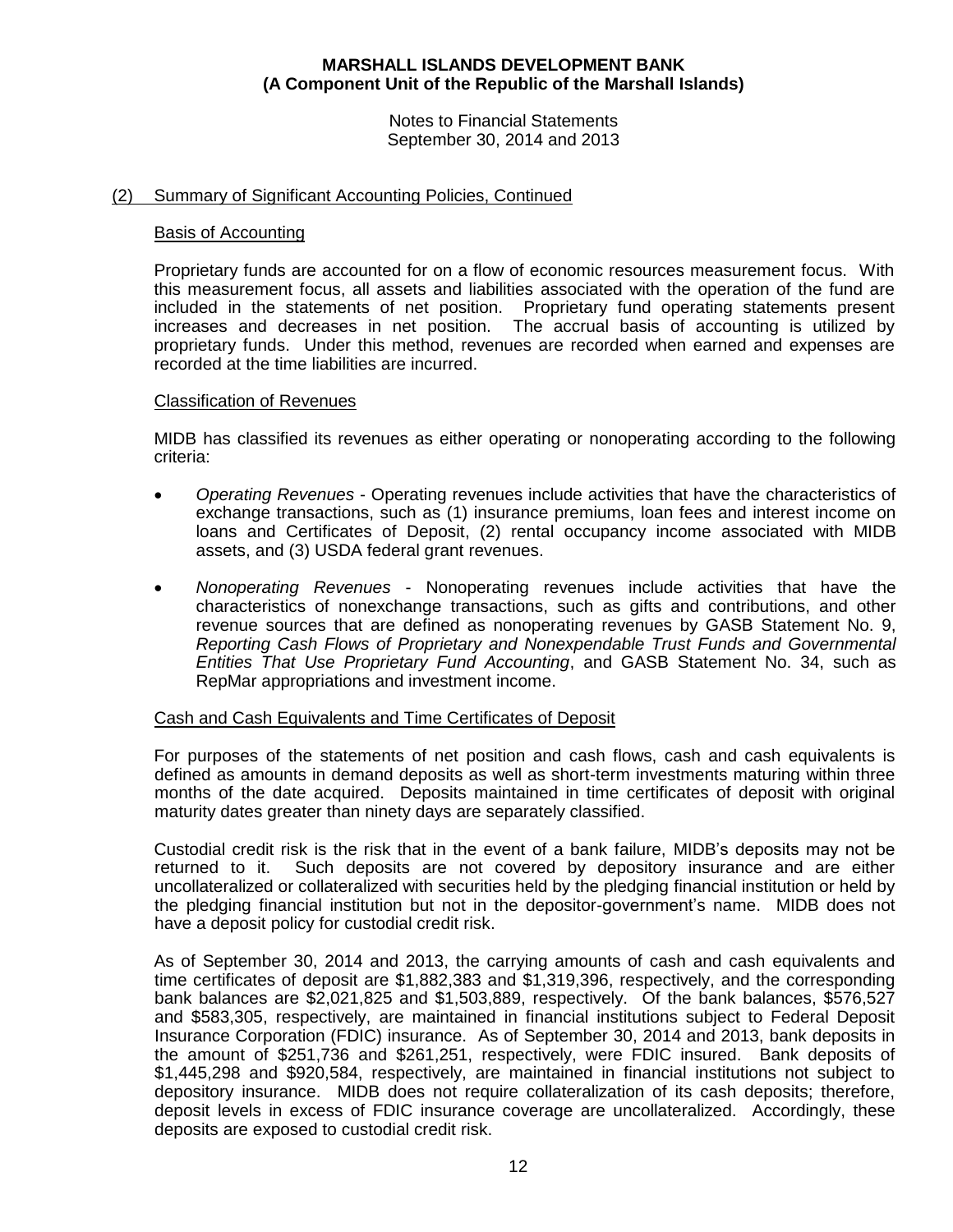Notes to Financial Statements September 30, 2014 and 2013

## (2) Summary of Significant Accounting Policies, Continued

#### **Investments**

Investments of 20% or more of the voting stock of an investee are presumed to give the investor significant influence and are carried using the equity method. Under the equity method, the investor records, as earnings or loss, its proportionate share of the investee's earnings or loss.

#### Loans Receivable, Interest Receivable and Allowances for Losses

Loans and interest receivables are due from customers, both individuals and businesses, located within the Republic of the Marshall Islands and are stated at the unpaid balances less the allowances for losses, and unearned insurance premiums. Interest on loans is calculated using the simple interest method on daily balances of the principal amount outstanding.

The allowances for loan losses and interest receivable losses are established through a provision for losses charged to expense. Loans and interest receivables are charged against the allowance for losses when management believes that collection is unlikely. The allowance is an amount that management believes will be adequate to absorb possible losses on existing loans and interest receivables that may be uncollectible, based on evaluations of the collectability and prior loan loss experience. The evaluations take into consideration such factors as changes in the nature and volume of the loan portfolio, overall portfolio quality, review of specific problem loans and current economic conditions that may affect the borrowers' ability to pay.

#### Other Receivables

Other receivables are due from government agencies, businesses and individuals located within the Republic of the Marshall Islands and are interest free and uncollateralized. The allowance for uncollectible accounts is stated at an amount which management believes will be adequate to absorb possible losses on accounts receivable that may become uncollectible based on evaluations of the collectability of these accounts and prior collection experience. Management determines the adequacy of the allowance for uncollectible accounts based upon review of the aged accounts receivable. The allowance is established through a provision for bad debts charged to expense.

#### Premises and Equipment

Premises and equipment with a cost that equals or exceeds \$500 are capitalized. Such assets are carried at cost less accumulated depreciation. Depreciation is calculated using the straightline method based on the estimated useful lives of the respective assets. The estimated useful lives of these assets are as follows:

| Building and houses | $5 - 15$ years |
|---------------------|----------------|
| Computer systems    | 5 years        |
| Motor vehicles      | 3 years        |
| Office furniture    | 5 years        |
| Office equipment    | 5 years        |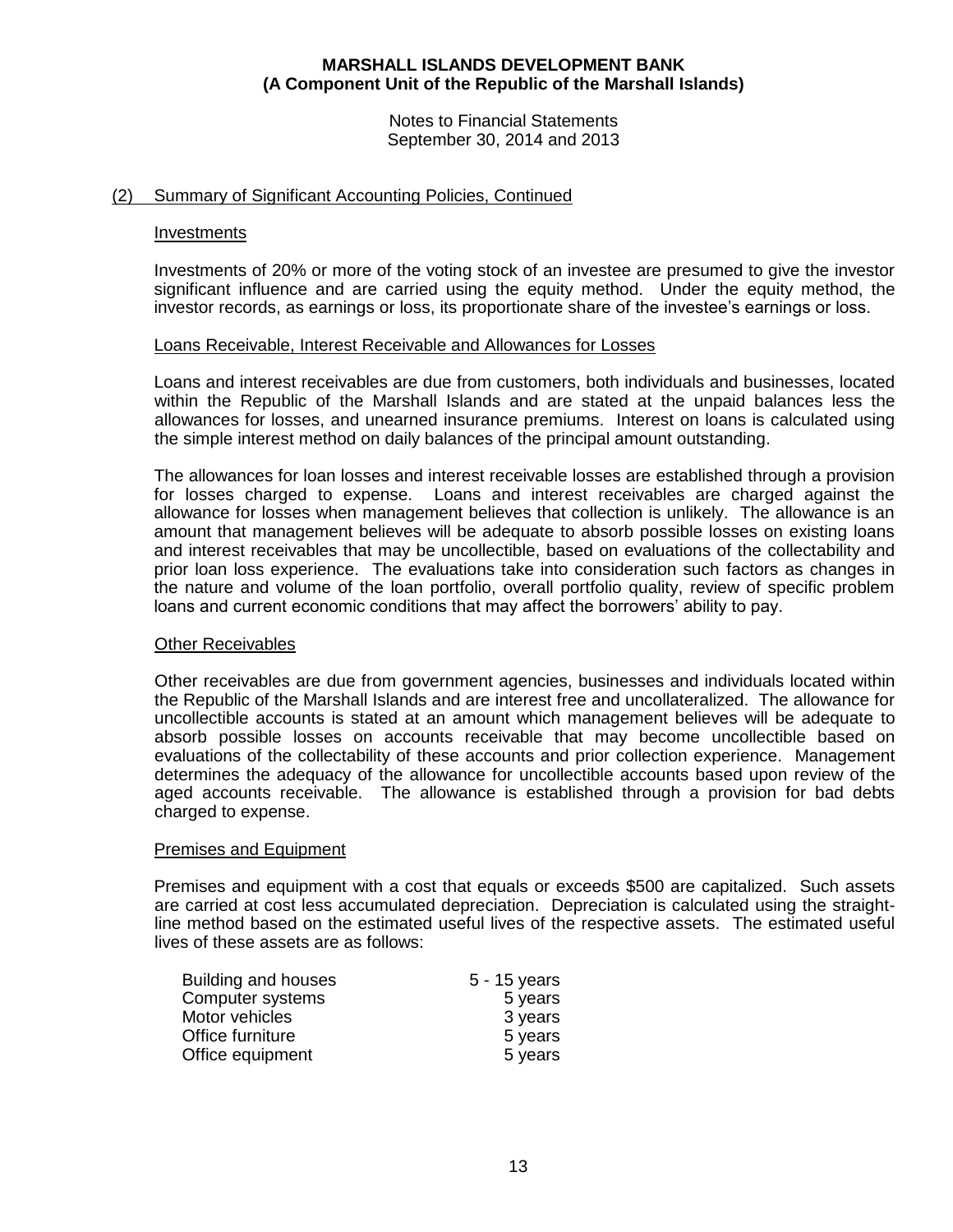Notes to Financial Statements September 30, 2014 and 2013

## (2) Summary of Significant Accounting Policies, Continued

## Foreclosed Assets

Assets acquired through, or in lien of, loan foreclosures are held for sale and are initially recorded at the lower of loan carrying amount or fair value at the date of foreclosure, establishing a new cost basis. Subsequent to foreclosure, valuations are periodically performed by management and the assets are carried at the lower of the carrying amount or fair value less cost to sell. Revenue and expenses from operations and changes in the valuation allowance are included in net expenses from foreclosed assets.

#### Deferred Outflows of Resources

In addition to assets, the statement of net position will sometimes report a separate section for deferred outflows of resources. This separate financial statement element, deferred outflows of resources represents a consumption of net position that applies to a future period and so will not be recognized as an outflow of resources (deduction of net position) until then. MIDB has no items that qualify for reporting in this category.

## Deferred Inflows of Resources

In addition to liabilities, the statement of net position will sometimes report a separate section for deferred inflows of resources. This separate financial statement element, deferred inflows of resources represents an acquisition of net position that applies to a future period and so will not be recognized as an inflow of resources (additions to net position) until then. MIDB has no items that qualify for reporting in this category.

## Taxes

Corporate profits are not subject to income tax in the Republic of the Marshall Islands. The Government of the Republic of the Marshall Islands imposes a gross revenue tax of 3% on revenues. MIDB is specifically exempt from gross revenue tax pursuant to Section 817 of Public Law 1988-1.

#### Recognition of Premium Revenues

Loan insurance premiums are generally recognized as revenue on a pro rata basis up to a three year term. The portion of premiums that will be earned in the future is deferred and reported as unearned premiums.

#### New Accounting Standards

During fiscal year 2014, MIDB implemented the following pronouncements:

 GASB Statement No. 66, *Technical Corrections - 2012*, which enhances the usefulness of financial reports by resolving conflicting accounting and financial reporting guidance that could diminish the consistency of financial reporting. The implementation of this statement did not have a material effect on the accompanying financial statements.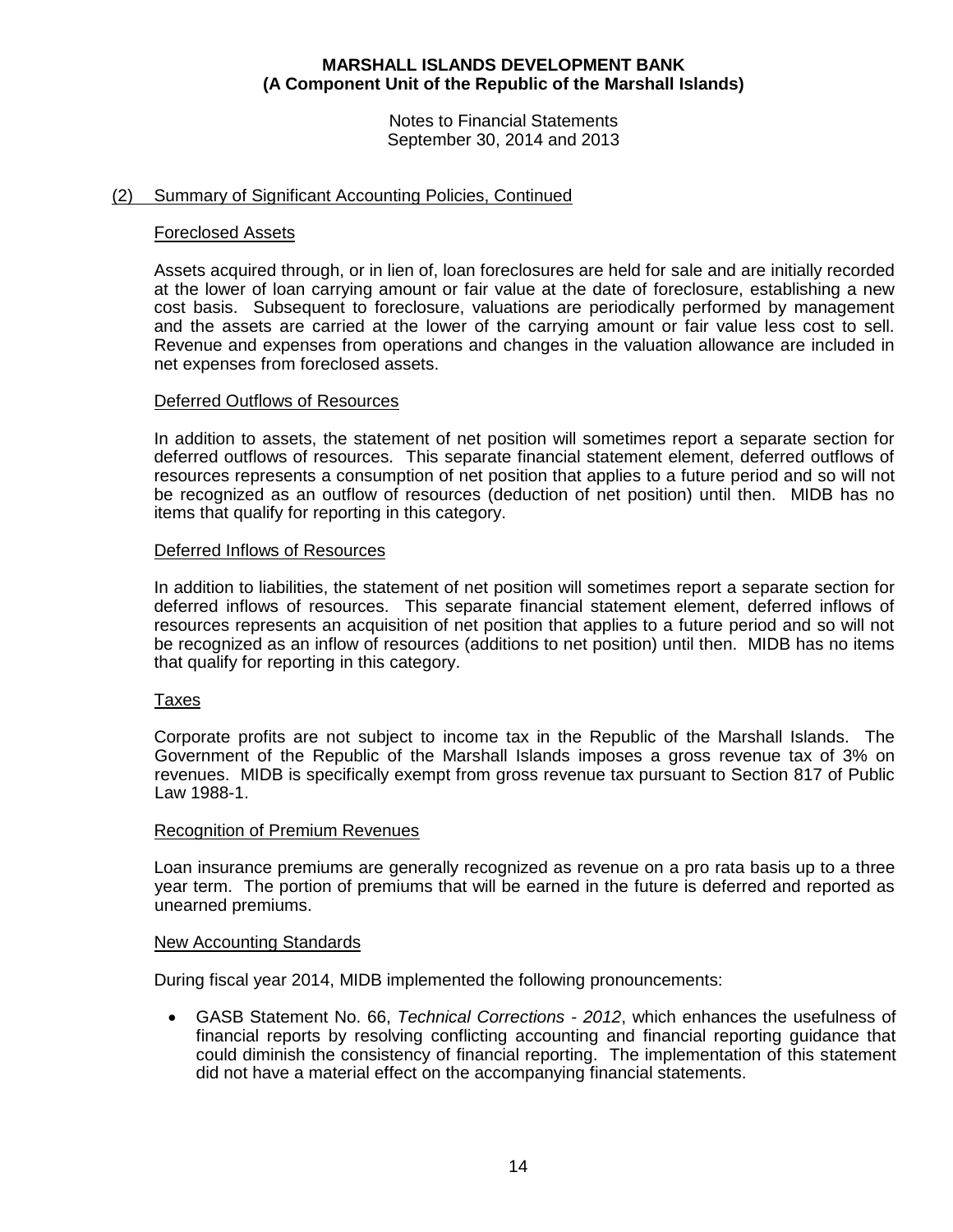Notes to Financial Statements September 30, 2014 and 2013

## (2) Summary of Significant Accounting Policies, Continued

## New Accounting Standards, Continued

- GASB Statement No. 67, *Financial Reporting for Pension Plans,* which revises existing guidance for the financial reports of most pension plans. The implementation of this statement did not have a material effect on the accompanying financial statements.
- GASB Statement No. 70, *Accounting and Financial Reporting for Nonexchange Financial Guarantees*, which requires a state or local government guarantor that offers a nonexchange financial guarantee to another organization or government to recognize a liability on its financial statements when it is more likely than not that the guarantor will be required to make a payment to the obligation holders under the agreement. The implementation of this statement did not have a material effect on the accompanying financial statements.

In June 2012, GASB issued Statement No. 68, *Accounting and Financial Reporting for Pensions,*  which revises and establishes new financial reporting requirements for most governments that provide their employees with pension benefits. The provisions in Statement 68 are effective for fiscal years beginning after June 15, 2014. Management does not believe that the implementation of this statement will have a material effect on the financial statements of MIDB.

In January 2013, GASB issued Statement No. 69, *Government Combinations and Disposals of Government Operations,* which improves accounting and financial reporting for state and local governments' combinations and disposals of government operations. Government combinations include mergers, acquisitions, and transfers of operations. A disposal of government operations can occur through a transfer to another government or a sale. The provisions in Statement 69 are effective for fiscal years beginning after December 15, 2013. Management has not yet determined the effect of implementation of this statement on the financial statements of MIDB.

In November 2013, GASB issued Statement No. 71, *Pension Transition for Contributions Made Subsequent to the Measurement Date - an amendment of GASB Statement No. 68,* which addresses an issue regarding application of the transition provisions of Statement No. 68, *Accounting and Financial Reporting for Pensions*. The issue relates to amounts associated with contributions, if any, made by a state or local government employer or nonemployer contributing entity to a defined benefit pension plan after the measurement date of the government's beginning net pension liability. The provisions in Statement 71 are effective for fiscal years beginning after June 15, 2014. Management does not believe that the implementation of this statement will have a material effect on the financial statements of MIDB.

## **Estimates**

The preparation of financial statements in conformity with accounting principles generally accepted in the United States of America requires management to make estimates and assumptions that affect the reported amounts of assets and liabilities and disclosures of contingent assets and liabilities at the date of the financial statements and the reported amounts of revenues and expenses during the reporting period. Actual results could differ from those estimates. Material estimates that are particularly susceptible to significant change in the near term relate to the determination of the allowance for loan losses and valuation of foreclosed assets.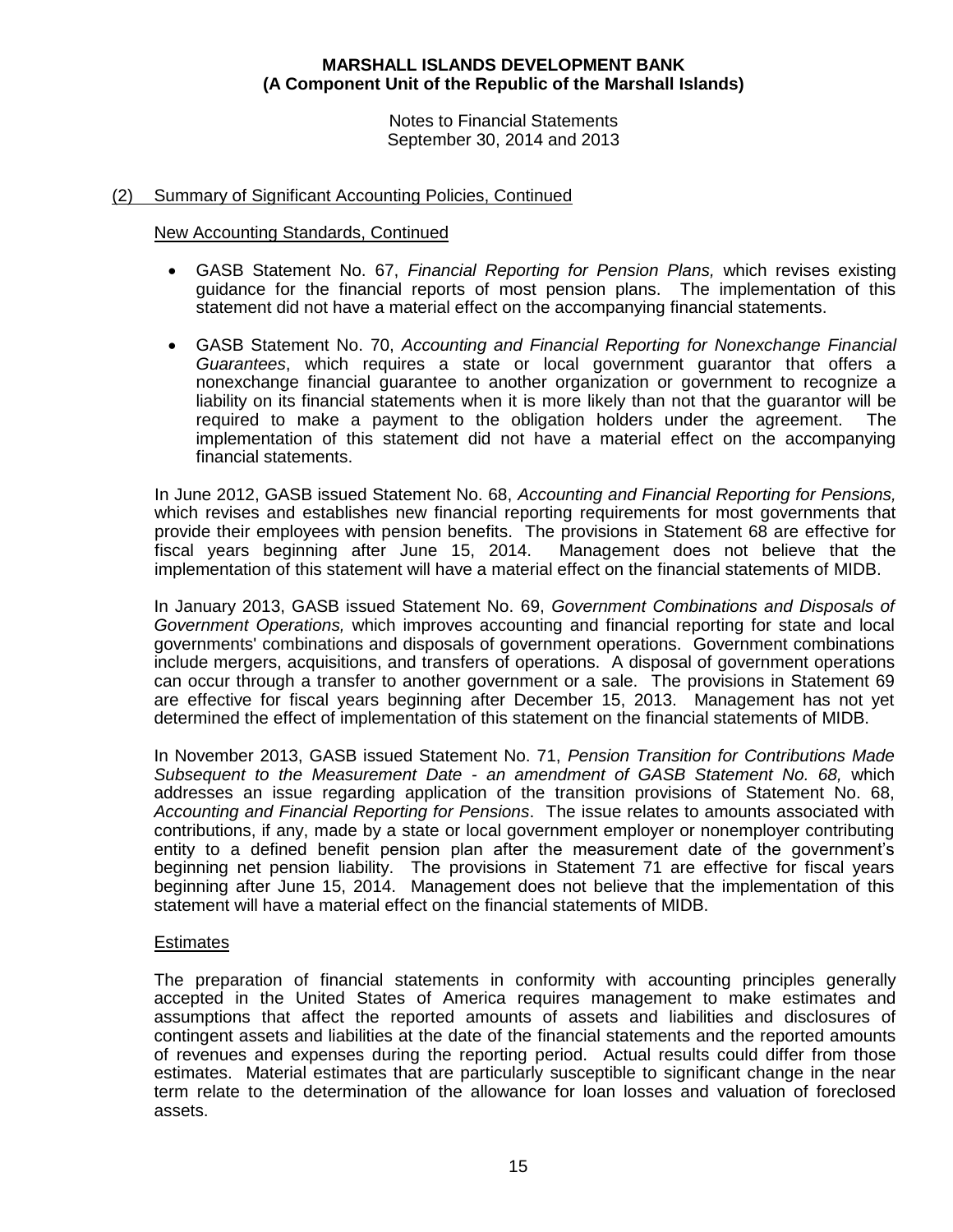Notes to Financial Statements September 30, 2014 and 2013

#### (3) Investments

A summary of MIDB's investments as of September 30, 2014 and 2013 is as follows:

|                                                                  | 2014                | <u> 2013</u>        |
|------------------------------------------------------------------|---------------------|---------------------|
| Bank of Marshall Islands<br>Marshall Islands Service Corporation | \$336,748<br>30,000 | \$336,748<br>30,000 |
|                                                                  | \$366,748           | \$366,748           |

The investment in Bank of Marshall Islands (BOMI) is recorded at cost as MIDB does not exercise significant influence over the operating and financial policies of the investee. The investment comprises approximately 14% of the outstanding shares of BOMI as of September 30, 2014 and 2013. In addition, MIDB has an equity interest in Marshall Islands Service Corporation, an affiliate of BOMI. This investment is recorded at cost as MIDB does not exercise significant influence over the operating and financial policies of the investee. During the years ended September 30, 2014 and 2013, dividend income earned from investees was \$145,068 and \$145,968, respectively.

#### (4) Loans Receivable

Loans receivable as of September 30, 2014 and 2013 are summarized as follows:

|                                                                                                                                           | 2014                                              | 2013                                              |
|-------------------------------------------------------------------------------------------------------------------------------------------|---------------------------------------------------|---------------------------------------------------|
| <b>Investment Development Fund</b><br><b>Compact Section 211</b><br>Republic of the Marshall Islands<br><b>Housing Preservation Grant</b> | \$<br>1,176,157<br>286,613<br>32,126,930<br>9,922 | 1,159,422<br>\$<br>299,431<br>32,462,829<br>9,922 |
| Gross Ioans<br>Less: unearned premiums<br>Less: allowance for loan losses                                                                 | 33,599,622<br>(277, 713)<br>(12, 255, 056)        | 33,931,604<br>(269, 330)<br>(13,091,000)          |
|                                                                                                                                           | \$21,066,853                                      | \$20,571,274                                      |

An analysis of the change in the allowance for loan losses during the years ended September 30, 2014 and 2013 is as follows:

|                                                                                            | 2014                                                  | 2013                  |
|--------------------------------------------------------------------------------------------|-------------------------------------------------------|-----------------------|
| Beginning balance<br>Provision for loan losses<br>Recovery from loan losses<br>Charge-offs | \$13,091,000 \$11,648,117<br>(546, 436)<br>(289, 508) | 1,447,235<br>(4, 352) |
| Ending balance                                                                             | \$12,255,056                                          | \$13,091,000          |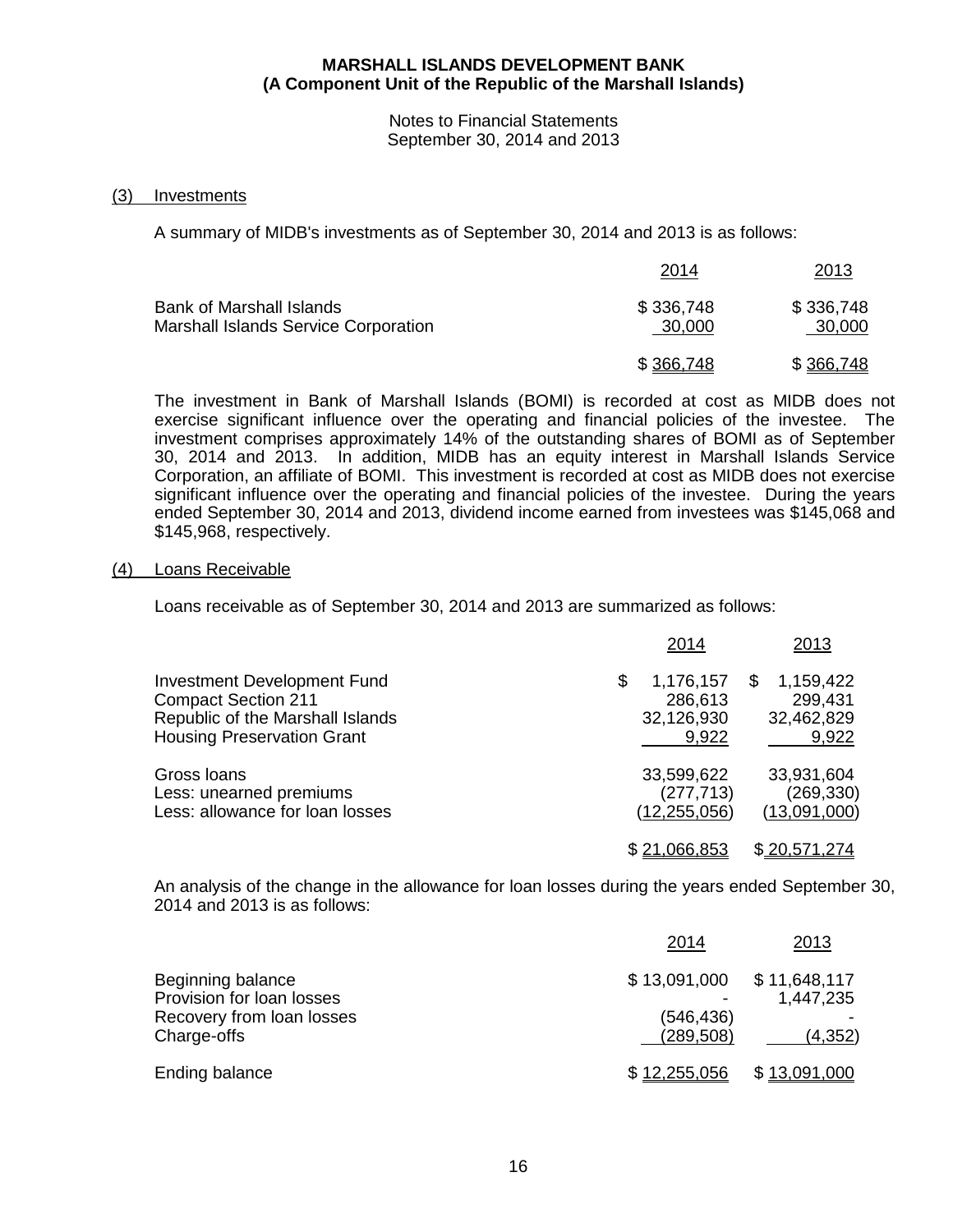Notes to Financial Statements September 30, 2014 and 2013

## (4) Loans Receivable, Continued

The loan portfolio is comprised of consumer, housing and business loans. The majority of the 2014 and 2013 loan portfolio is unsecured, while the remaining portion is secured by various forms of collateral. Additionally, these loans are normally cosigned by third parties. The basis for expected repayment of a majority of the consumer loans and housing loans is the continued employment of the borrower and allotment agreements between MIDB and the borrower's employer. All loans are at fixed rates ranging from 5.5% - 6.5% for Investment Development Fund loans, 4.0% - 6.5% for Compact Section 211 loans, 4.0% -14.0% for Republic of Marshall Islands loans, and 2.0%-6.0% for Housing Preservation Grant loans.

#### (5) Accrued Interest Receivable

Accrued interest receivable as of September 30, 2014 and 2013 is summarized as follows:

|                                       | 2014      | 2013      |
|---------------------------------------|-----------|-----------|
| Republic of the Marshall Islands      | \$141,167 | \$178,242 |
| <b>Investment Development Fund</b>    | 23,854    | 19,419    |
| Gross accrued interest receivable     | 165,021   | 197,661   |
| Less: allowance for doubtful interest | (28, 500) | (46, 430) |
|                                       | \$136,521 | \$151,231 |

An analysis of the change in the allowance for interest receivable losses during the years ended September 30, 2014 and 2013 is as follows:

|                                          | 2014             | 2013            |
|------------------------------------------|------------------|-----------------|
| Beginning balance                        | \$46,430         | \$32,664        |
| Provision for loan losses<br>Charge-offs | $\,$<br>(17,930) | 13,966<br>(200) |
| Ending balance                           | \$28,500         | \$46,430        |

#### (6) Other Receivables

Other receivables as of September 30, 2014 and 2013, are as follows:

|                                      | 2014                     | 2013                  |
|--------------------------------------|--------------------------|-----------------------|
| Rental<br>Other                      | 405,373<br>\$.<br>56,960 | \$245,677<br>162,687  |
| Allowance for uncollectible accounts | 462,333<br>(333,082)     | 408,364<br>(195, 124) |
|                                      | 129,251                  | \$213,240             |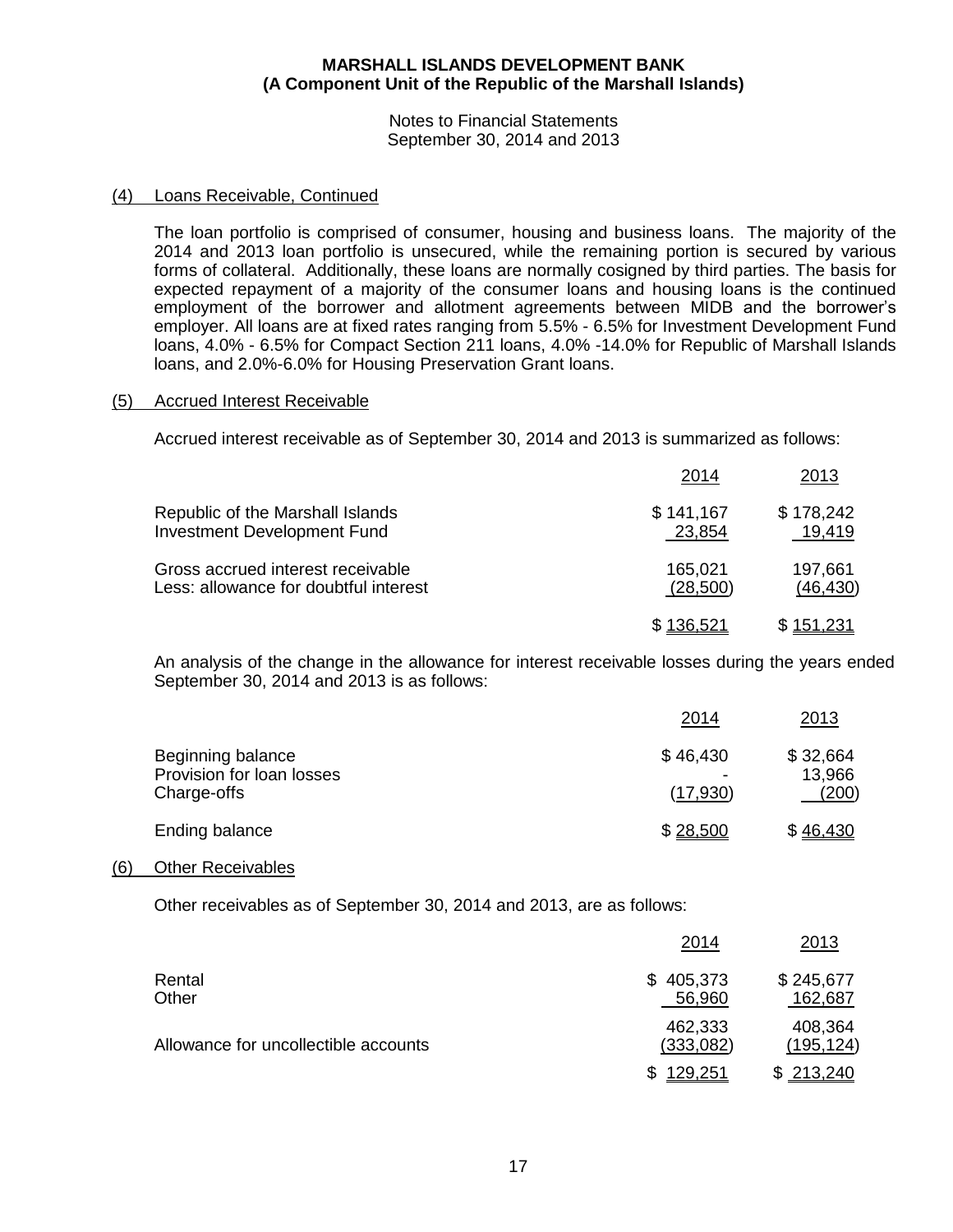Notes to Financial Statements September 30, 2014 and 2013

## (7) Restricted Deposits

MIDB maintains a savings deposit as of September 30, 2014 and 2013 in the amount of \$553,787 and \$526,468, respectively, which is restricted to collateralize loans funded by Rural Housing Service (RHS). The Memorandum of Understanding signed with the RHS requires MIDB to create and maintain an escrow account with an initial deposit of \$500,000. If the account falls below \$500,000, MIDB shall deposit in the escrow account 5% of all RHS loans issued until such time that the account has reached \$500,000. MIDB also maintains a time certificate of deposit as of September 30, 2014 and 2013 with an affiliated bank in the amount of \$1,253,173 and \$684,188, respectively, which is restricted to collateralize certain loans payable.

#### (8) Premises and Equipment

Capital asset activity during the years ended September 30, 2014 and 2013 is as follows:

|                                                                                                   |                                                        | 2014                                        |                                                |                                                        |
|---------------------------------------------------------------------------------------------------|--------------------------------------------------------|---------------------------------------------|------------------------------------------------|--------------------------------------------------------|
|                                                                                                   | October 1,<br>2013                                     | Additions                                   | Deletions/<br><b>Transfers</b>                 | September 30,<br>2014                                  |
| Building and houses<br>Computer systems<br>Motor vehicles<br>Office furniture<br>Office equipment | \$2,622,294<br>251,081<br>194,526<br>58,024<br>396,372 | 40,962<br>\$.<br>10,690<br>45,000<br>16,351 | \$                                             | \$2,663,256<br>261,771<br>239,526<br>58,024<br>412,723 |
| Less accumulated depreciation                                                                     | 3,522,297<br>(2,314,447)                               | 113,003<br>(259, 636)                       |                                                | 3,635,300<br>(2,574,083)                               |
| Construction in progress                                                                          | 1,207,850<br>88,745                                    | (146, 633)<br>9,670                         | (40, 962)                                      | 1,061,217<br>57,453                                    |
|                                                                                                   | \$1,296,595<br>October 1,<br>2012                      | \$(136,963)<br>2013<br>Additions            | \$ (40, 962)<br>Deletions/<br><b>Transfers</b> | \$1,118,670<br>September 30,<br>2013                   |
| Building and houses<br>Computer systems<br>Motor vehicles<br>Office furniture<br>Office equipment | \$2,541,900<br>244,947<br>211,656<br>58,024<br>389,183 | 80.394<br>\$.<br>6,134<br>20,386<br>7,189   | \$<br>(37, 516)                                | \$2,622,294<br>251,081<br>194,526<br>58,024<br>396,372 |
| Less accumulated depreciation                                                                     | 3,445,710<br>(2,095,181)                               | 114,103<br>(256, 782)                       | (37, 516)<br>37,516                            | 3,522,297<br>(2,314,447)                               |
| Construction in progress                                                                          | 1,350,529<br>104,893                                   | (142, 679)<br><u>73,591</u>                 | (89, 739)                                      | 1,207,850<br>88,745                                    |
|                                                                                                   | \$1,455,422                                            | \$ (69,088)                                 | (89, 739)<br>\$                                | \$1,296,595                                            |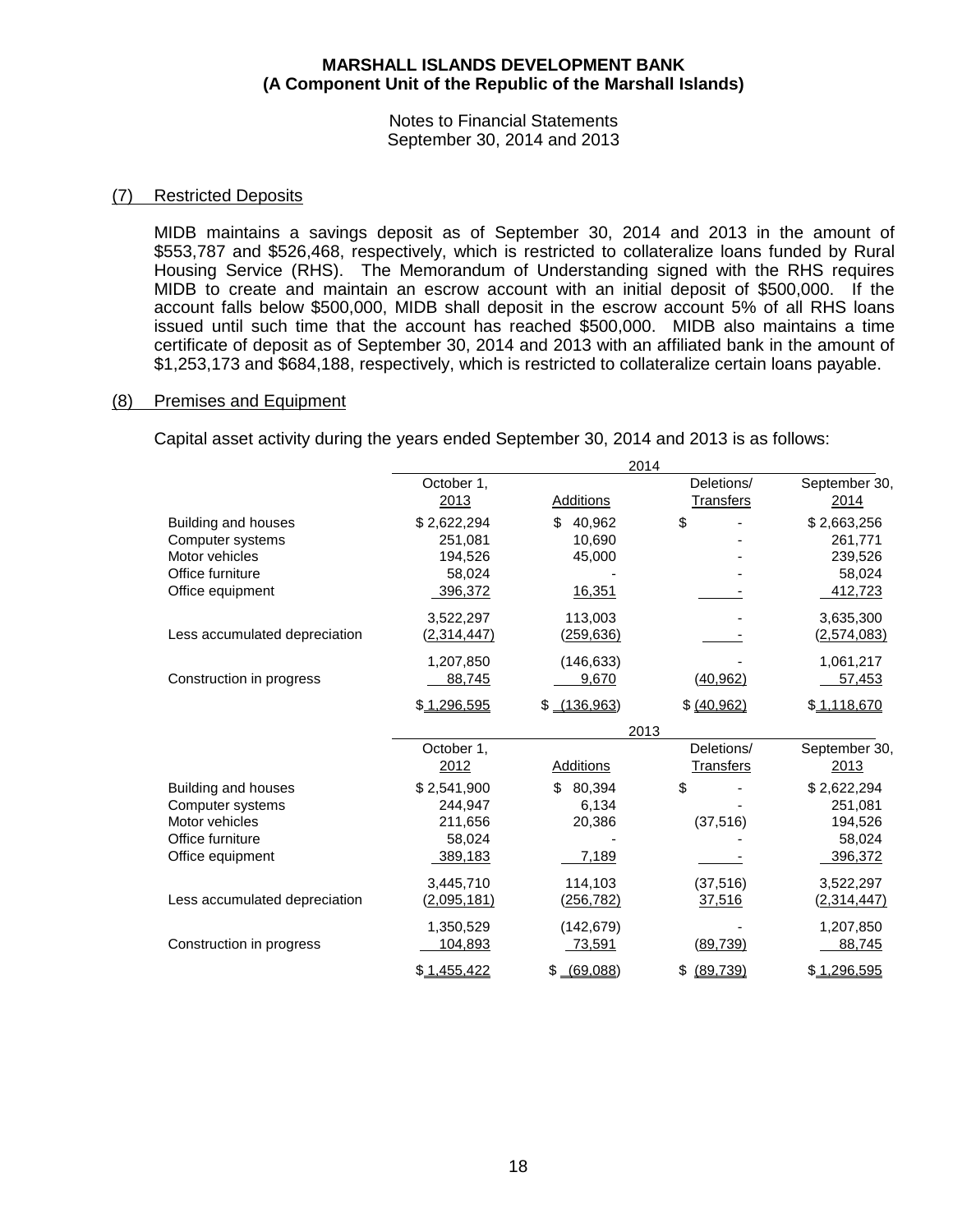Notes to Financial Statements September 30, 2014 and 2013

#### (9) Foreclosed Assets

Foreclosed assets are presented net of an allowance for losses. Foreclosed assets as of September 30, 2014 and 2013 are summarized as follows:

|                                           | <u> 2014</u>           | 2013                   |
|-------------------------------------------|------------------------|------------------------|
| Foreclosed assets<br>Allowance for losses | \$350,000<br>(350,000) | \$350,000<br>(350,000) |
|                                           | $\frac{1}{2}$          | $\frac{1}{\sqrt{2}}$   |

#### (10) Investment in Property

In April 2005, MIDB purchased property for \$139,000, with the intention of selling the property in the near future. Currently, the property is being leased to tenants. Depreciation is recognized by use of an estimated 10-year life and the straight line method. As of September 30, 2014 and 2013, the property is presented net of accumulated depreciation of \$130,892 and \$116,992, respectively. Depreciation expense of \$13,900 was recognized during each of the years ended September 30, 2014 and 2013.

#### (11) Short-term Debt

On December 12, 2012, MIDB obtained a \$95,000 loan from an affiliate bank with interest at 5% per annum and payable on November 30, 2013. The proceeds were used to fund the purchase of supplies, furniture and kitchenware. The loan has been fully paid as of September 30, 2014.

Short-term debt changes during the years ended September 30, 2014 and 2013 is as follows:

|                       | <b>Balance</b><br>October 1 | Drawdowns | Repayment    | <b>Balance</b><br>September 30, |
|-----------------------|-----------------------------|-----------|--------------|---------------------------------|
| 2014:<br>Loan payable | \$14,161                    |           | \$ (14.161)  |                                 |
| 2013:<br>Loan payable |                             | \$95,000  | \$ (80, 839) | \$14,161                        |

#### (12) Long-term Debt

Long-term debt at September 30, 2014 and 2013 is as follows:

|                                                                                                                        | <u>2014</u> |                | 2013      |
|------------------------------------------------------------------------------------------------------------------------|-------------|----------------|-----------|
| Loan payable to the Mega International Commercial Bank<br>(formerly the International Commercial Bank of China) in the |             |                |           |
| amount of \$5,000,000, dated August 6, 1999, interest at 5% per                                                        |             |                |           |
| annum, due in semi-annual installments of \$200,000 plus                                                               |             |                |           |
| interest through August 6, 2014, uncollateralized.                                                                     | \$.         | $\blacksquare$ | \$400,000 |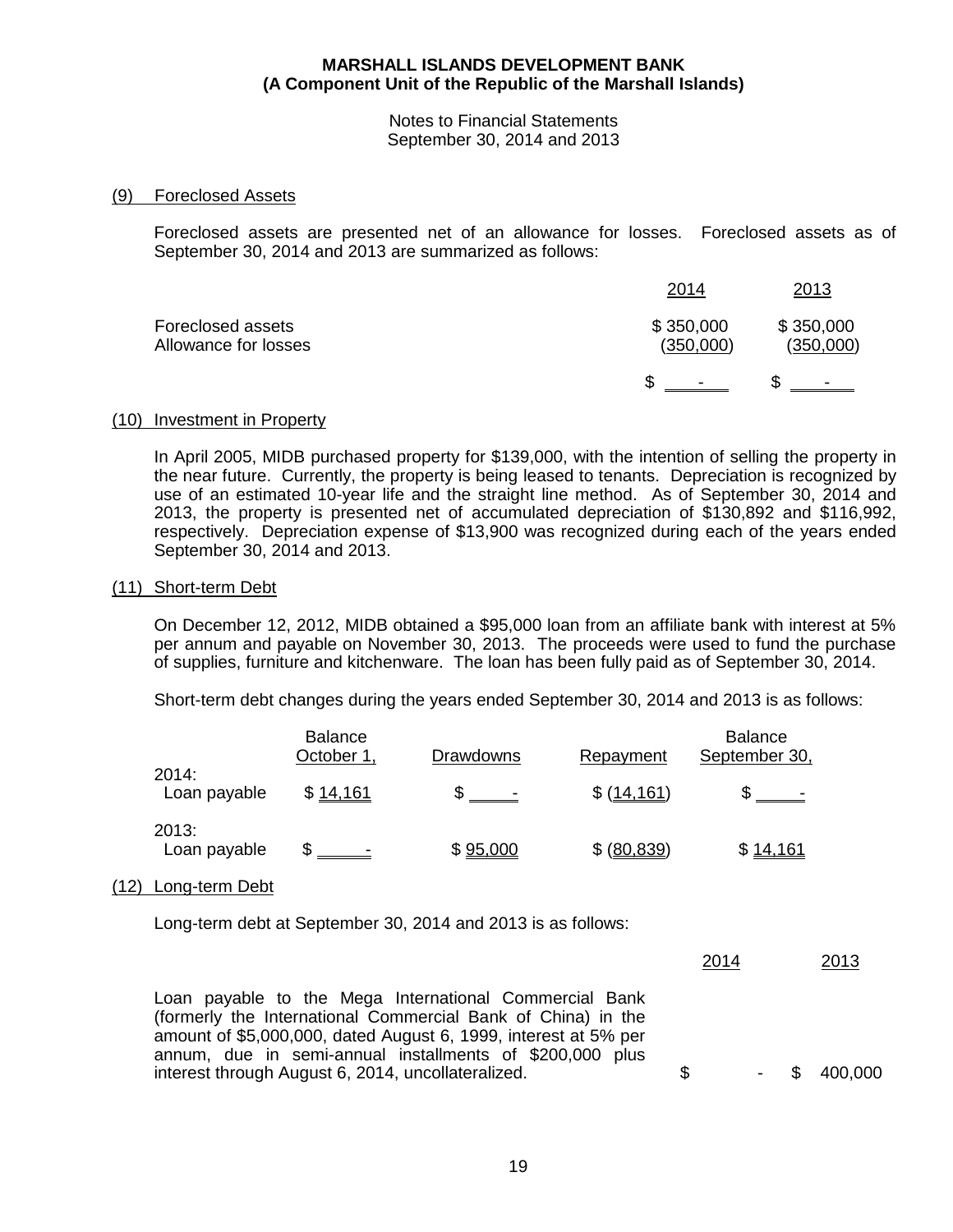Notes to Financial Statements September 30, 2014 and 2013

## (12) Long-term Debt, Continued

| Note payable to an affiliate bank in the amount of \$2,000,000,<br>dated June 14, 2012, interest at 5% per annum, due in monthly<br>installments of principal and interest of \$40,000 through March<br>14, 2017, collateralized by loans receivable in the amount of                                                                            |             |                      |
|--------------------------------------------------------------------------------------------------------------------------------------------------------------------------------------------------------------------------------------------------------------------------------------------------------------------------------------------------|-------------|----------------------|
| \$15,232,330. Loan proceeds were used to fund housing loans.                                                                                                                                                                                                                                                                                     | 1,095,673   | 1,509,005            |
| Note payable to an affiliate bank in the amount of \$1,000,000,<br>dated August 15, 2012, interest at 5% per annum, due in<br>monthly installments of principal and interest of \$18,920 through<br>August 31, 2017, collateralized by the MAKO building and a time<br>certificate of deposit. Loan proceeds were used to fund housing<br>loans. | 614,373     | 805,164              |
|                                                                                                                                                                                                                                                                                                                                                  |             |                      |
| Note payable to an affiliate bank in the amount of \$2,500,000,<br>dated May 30, 2013, interest at 5.5% per annum, due in monthly<br>installments of principal and interest of \$47,773 through May 31,<br>2018, collateralized by time certificate of deposit and<br>assignment of loans receivables. Loan proceeds were used to                |             |                      |
| fund a commercial loan to Air Marshall Islands, Inc.                                                                                                                                                                                                                                                                                             | 1,899,005   | 2,353,143            |
|                                                                                                                                                                                                                                                                                                                                                  | \$3,609,051 | <u> \$ 5.067,312</u> |

Annual debt service requirements to maturity for principal and interest are as follows:

| Year ending<br>September 30, | Principal                                    | Interest                              | Total                                            |
|------------------------------|----------------------------------------------|---------------------------------------|--------------------------------------------------|
| 2015<br>2016<br>2017<br>2018 | 1,095,950<br>1,163,932<br>974,580<br>374,589 | 184,366<br>116,384<br>46,385<br>7,595 | \$1,280,316<br>1,280,316<br>1,020,965<br>382,184 |
|                              | \$3,609,051                                  | \$354,730                             | \$3,963,781                                      |

Long-term debt changes during the years ended September 30, 2014 and 2013 are as follows:

|                        | <b>Balance</b><br>October 1 | Additions   | <b>Reductions</b>              | <b>Balance</b><br>September 30, | Due Within<br>One Year |
|------------------------|-----------------------------|-------------|--------------------------------|---------------------------------|------------------------|
| 2014:<br>Notes payable | \$5,067,312                 |             | <u>-</u> \$ <u>(1,458,261)</u> | \$3,609,051                     | \$1,095,950            |
| 2013:<br>Notes payable | \$3,690,095                 | \$2,500,000 | \$ (1,122,783)                 | \$5,067,312                     | \$1,444,161            |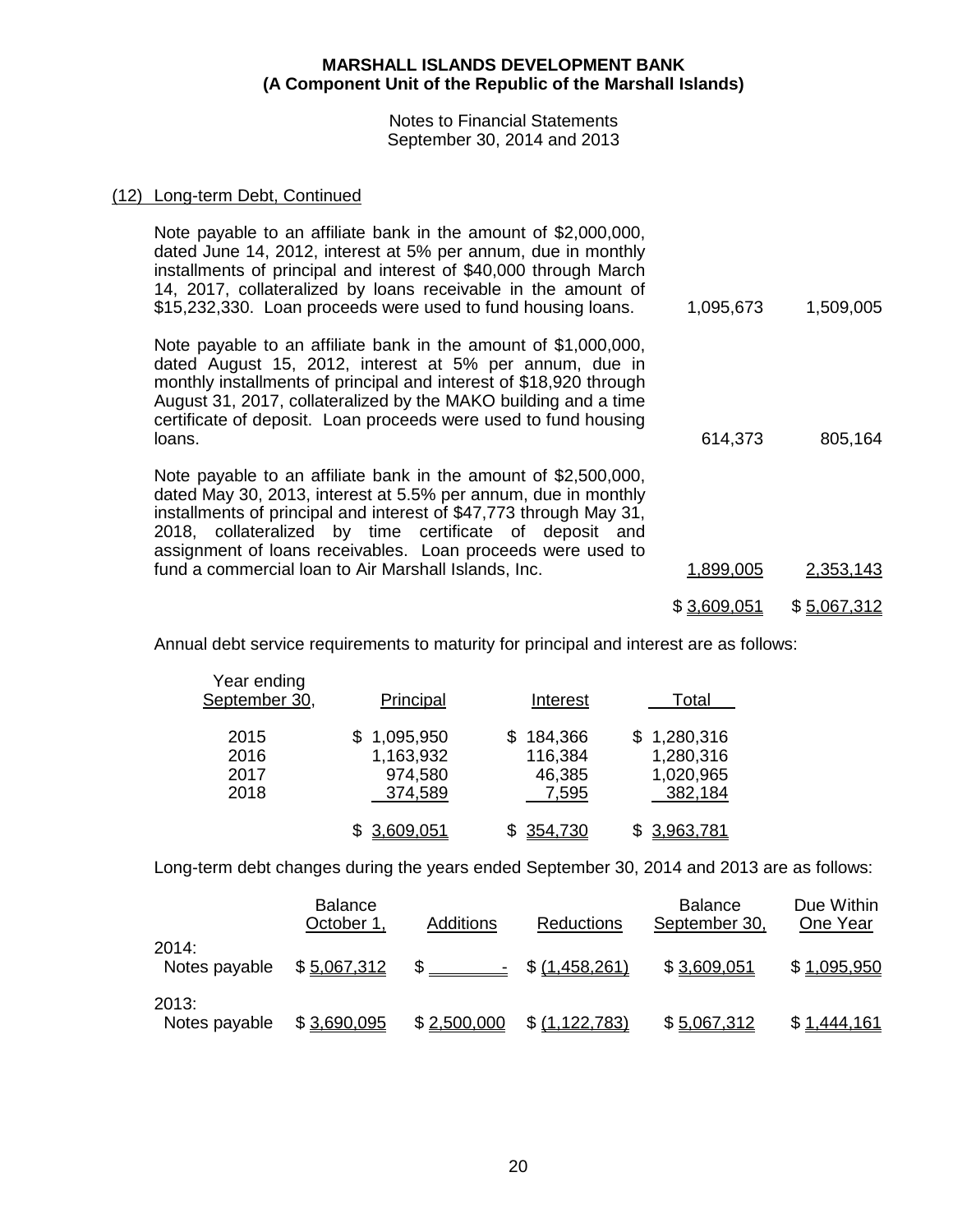Notes to Financial Statements September 30, 2014 and 2013

#### (13) Related Party Transactions

As of September 30, 2014 and 2013, MIDB has deposits with a bank of \$1,305,354 and \$738,400, respectively, in which MIDB has an equity investment. The deposits accrue interest at rates of 0.25% to 2.5% per annum. Interest earned for the years ended September 30, 2014 and 2013 was \$18,003 and \$7,330, respectively.

As of September 30, 2014 and 2013, MIDB employees have loans outstanding of \$813,693 and \$858,749, respectively. In addition, the directors of MIDB have loans outstanding as of September 30, 2014 and 2013, of \$146,521 and \$143,136, respectively. All loans were made at normal commercial terms and conditions.

As of September 30, 2014 and 2013, MIDB has an outstanding certificate of deposit, totaling \$1,952,136 and \$1,877,054, respectively, payable to RepMar. The deposit is for a fifteen-year term and accrues interest at 4% per annum. This deposit is withdrawable in full or in part before maturity date with the consent of MIDB. As of September 30, 2014 and 2013, interest payable relating to this deposit amounted to \$30,806 and \$29,621, respectively, and is included within the statements of net position as accrued interest payable.

Movements in long-term liabilities during the years ended September 30, 2014 and 2013 are as follows:

|                         | <b>Balance</b><br>October 1 | <b>Additions</b> | <b>Reductions</b> | <b>Balance</b><br>September 30, |
|-------------------------|-----------------------------|------------------|-------------------|---------------------------------|
| 2014:<br>RepMar deposit | \$1,877,054                 | \$75,082         |                   | \$1,952,136                     |
| 2013:<br>RepMar deposit | 1,805,049                   | \$72,005         | S.                | \$1,877,054                     |

On May 30, 2013, MIDB entered into a loan agreement with Air Marshall Islands, Inc. (AMI), a component unit of RepMar, whereby MIDB loaned AMI \$2,500,000 for the purpose of funding operations. The amount outstanding as of September 30, 2014 and 2013 is \$2,376,134 and \$2,500,000, respectively.

On August 7, 2000, MIDB entered into a loan agreement with RepMar whereby MIDB loaned RepMar \$1,800,000 for the purpose of paying off debts owed by the Marshall Islands Social Security Administration. The amount outstanding as of September 30, 2014 and 2013 is \$24,973.

#### (14) Risk Management

MIDB is exposed to various risks of loss related to torts; theft of, damage to, and destruction of assets; errors and omissions; injuries to employees; and natural disasters. MIDB has elected to purchase commercial automobile insurance and fire, lightning and typhoon insurance covering office contents from independent third parties for the risks of losses to which it is exposed. Settled claims from these risks have not exceeded commercial insurance coverage for the past three years. MIDB does not maintain general liability insurance and fire, lightning and typhoon insurance for its office building and properties. In the event of an insurable loss, MIDB may be self-insured to a material extent.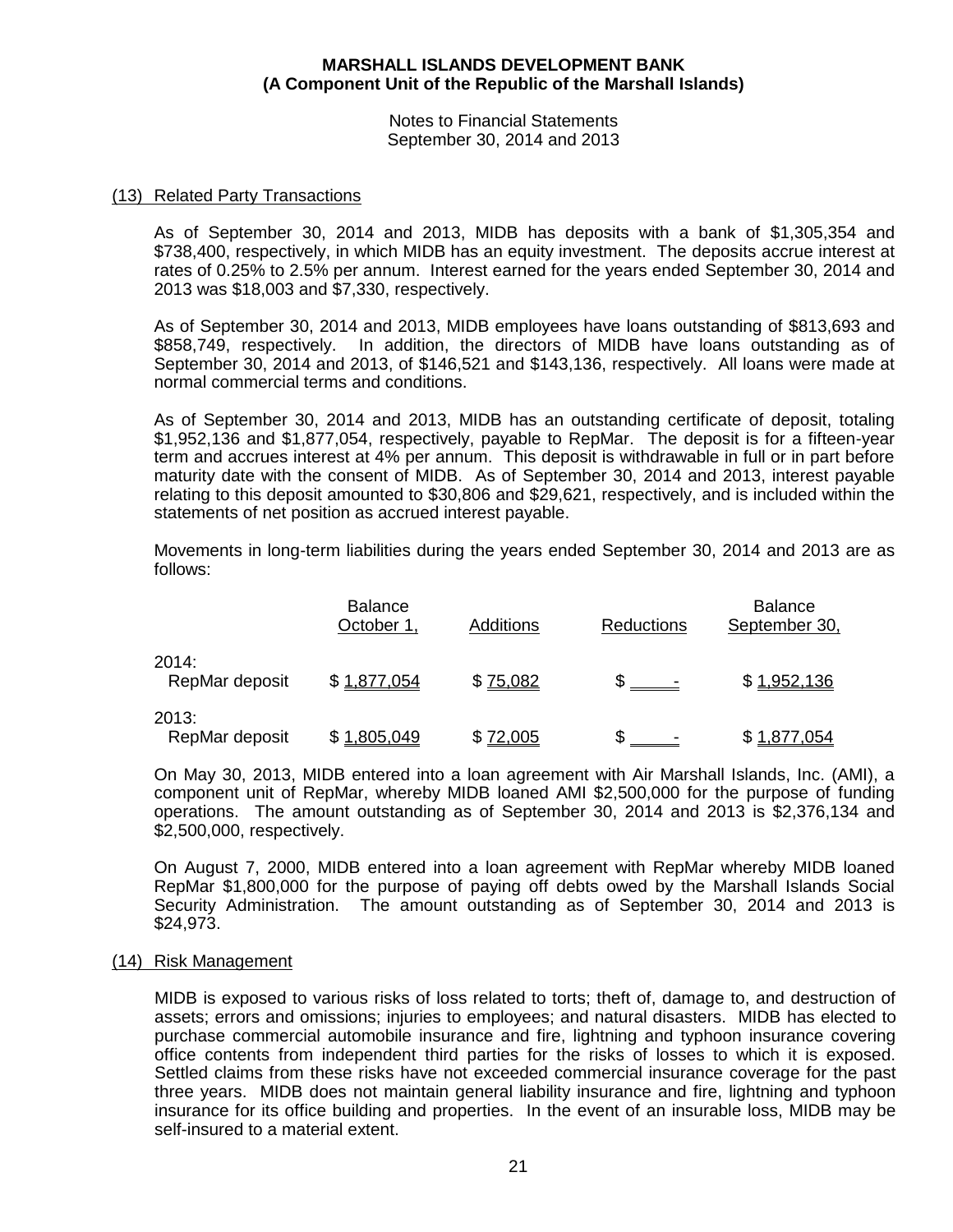Notes to Financial Statements September 30, 2014 and 2013

## (15) Commitments and Contingency

#### **Commitments**

On March 31, 2012, MIDB entered into an agreement to manage the hotel of a delinquent loan customer. Under the terms of the agreement, MIDB is required to manage the operations and to apply the proceeds less operating expenses to the customer's outstanding balance. The term of the agreement is for as long as is required to bring the loan current. Loan balances as of September 30, 2014 and 2013 of \$953,853 and \$938,443, respectively, were fully provided with an allowance for loan losses.

MIDB committed to guarantee certain loans recorded in the books of an affiliate bank, with principal balances totaling \$33,995 and \$39,107 as of September 30, 2014 and 2013, respectively.

Further, certain loans recorded in the books of USDA are subject to MIDB guarantee, the balance of which amounted to \$10,533,413 and \$10,379,126 as of September 30, 2014 and 2013, respectively. During the years ended September 30, 2014 and 2013, MIDB made payments to USDA in the amount of \$84,251 and \$28,851, respectively, on delinquent USDA loans.

During the year ended December 31, 2001, MIDB assumed the payment obligations under a fifteen-year ground lease, expiring on January 14, 2003, with an option to renew for an additional five years. On January 17, 2005, MIDB entered into an amended lease agreement with the landowners for the property. The term of the amended lease is twenty years, expiring on January 13, 2023. On May 14, 2003, MIDB assumed the payment obligations under a thirty-year ground lease, expiring on December 31, 2028, with an option to renew for two additional terms of thirty years each.

On January 15, 2010, MIDB entered into a fifty-year ground lease agreement for a portion of Awao Weto property expiring on January 14, 2060. On June 14, 2010, MIDB entered into a fiftyyear ground lease agreement for a portion of Kabilwe Weto property expiring on May 31, 2060. Future minimum lease payments under these leases are as follows:

| Year ending<br>September 30,                                                             |                                                                                            |
|------------------------------------------------------------------------------------------|--------------------------------------------------------------------------------------------|
| 2015<br>2016<br>2017<br>2018<br>2019<br>2020-2024<br>2025-2029<br>2030-2034<br>2035-2039 | \$<br>10,554<br>10,554<br>10,554<br>10,554<br>10,847<br>48,180<br>32,283<br>7,421<br>7,421 |
| 2040-2044<br>2045-2049<br>2050-2054<br>2055-2059<br>2060                                 | 7,421<br>7,421<br>7,421<br>7,421<br>1,797<br><u>179,849</u>                                |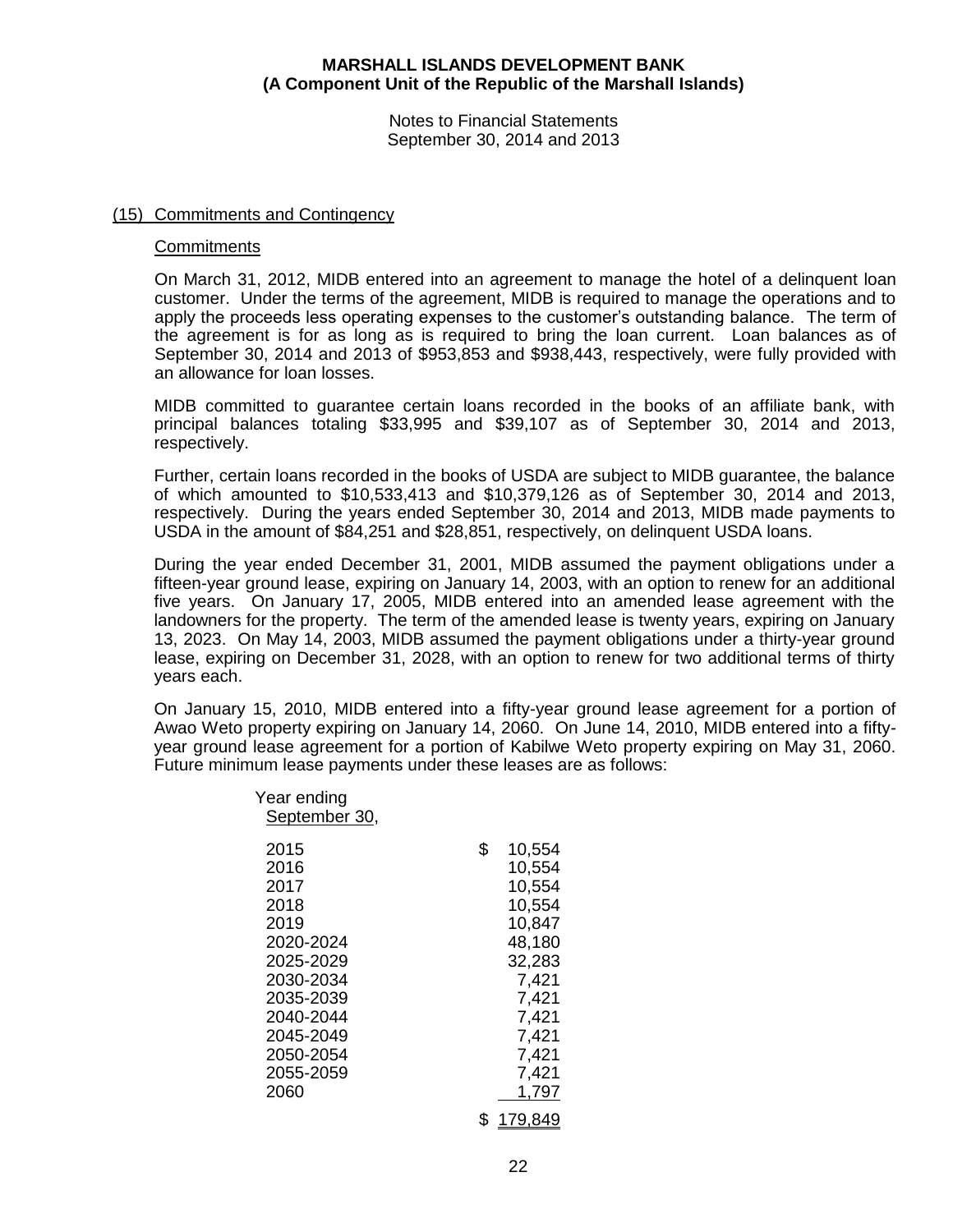Notes to Financial Statements September 30, 2014 and 2013

## 15) Commitments and Contingency, Continued

#### Commitments, Continued

MIDB has entered into several lease agreements expiring over various years through December 31, 2029. Future minimum lease income for the subsequent years ending September 30 is as follows:

| Years ending<br>September 30,                                          |                                                                                   |
|------------------------------------------------------------------------|-----------------------------------------------------------------------------------|
| 2015<br>2016<br>2017<br>2018<br>2019<br>2020-2024<br>2025-2029<br>2030 | \$251,780<br>107,596<br>65,491<br>54,153<br>30,360<br>151,800<br>151,800<br>7,590 |
|                                                                        |                                                                                   |

## **Contingency**

MIDB participates in a number of federally assisted programs from the U.S. Department of the Interior and the U.S. Department of Agriculture. These programs are subject to financial and compliance audits to ascertain if federal laws and guidelines have been followed. The United States Department of the Interior, Office of the Inspector General, in their audit report "Marshall Islands Development Bank, Republic of the Marshall Islands", dated August 1999, have identified loans funded under Sections 111 and 211 of the Compact (CFDA # 15.875) totaling \$12,410,148, and loans converted to an equity interest in Air Marshall Islands, Inc. totaling \$2,933,321, as questionable. The ultimate disposition of these questionable loans can be determined only by final action of the grantor agency. Therefore, no provision for any liability that may result upon resolution of this matter has been made in the accompanying financial statements. If these loans are ultimately denied, MIDB could be charged for the necessary reimbursement to the grantor agency.

## (16) Subsequent Event

On April 17, 2015, the Cabinet of RepMar approved and authorized MIDB pursuant to C.M. 064(2015) to withdraw funds from the RMI TCD held by MIDB to pay for the AMI loan with MIDB.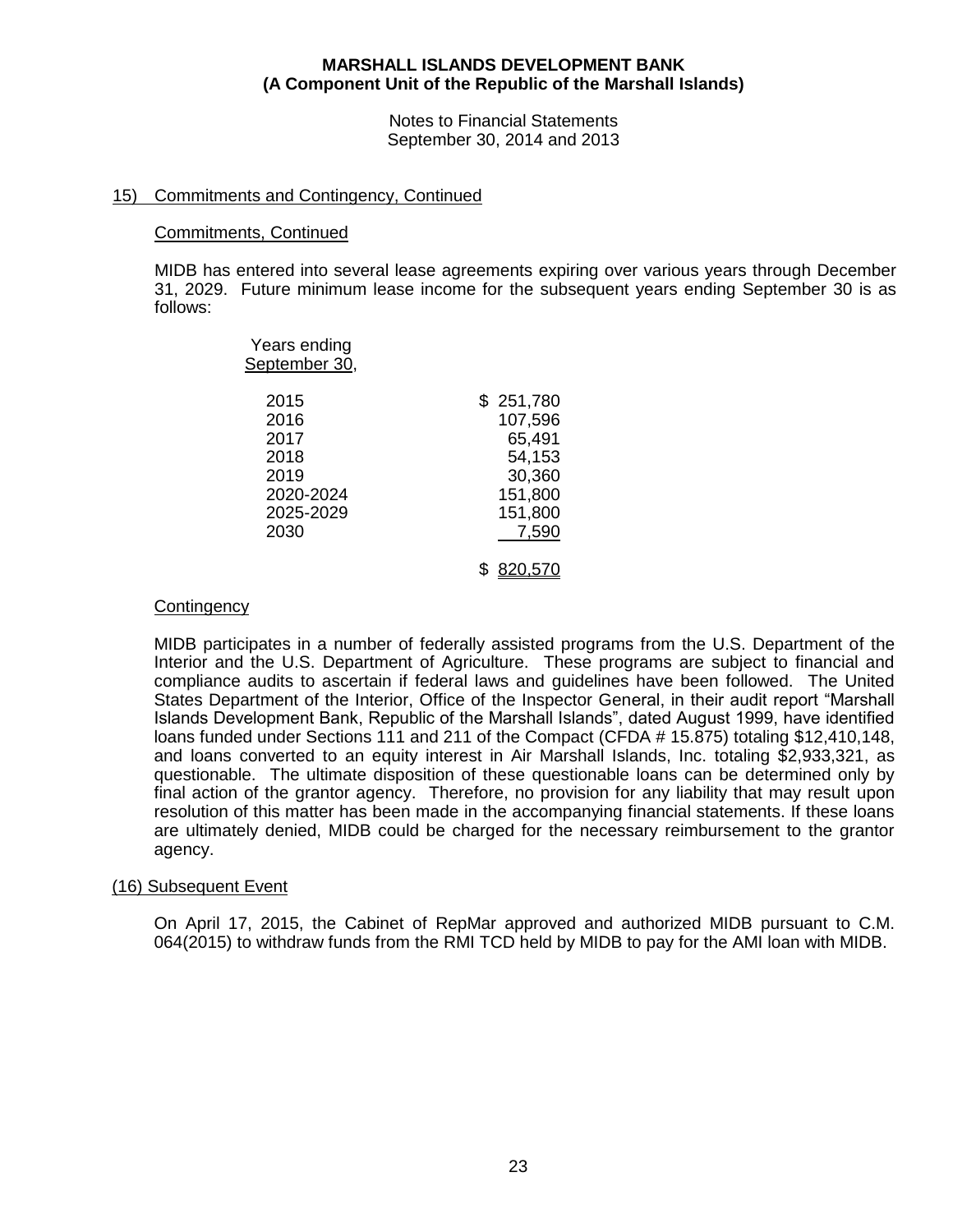# Combining Statement of Net Position September 30, 2014

| <b>ASSETS</b>                                     | Marshall<br><b>Islands</b><br>Development<br><b>Bank</b> | Housing<br>Preservation<br>Grant |                       | <b>USDA</b><br>Self-Help<br>Housing<br>Project |       | Total      |
|---------------------------------------------------|----------------------------------------------------------|----------------------------------|-----------------------|------------------------------------------------|-------|------------|
| Cash and cash equivalents                         | \$<br>(200, 067)                                         | 279,581                          |                       | (4,091)                                        | \$    | 75,423     |
| <b>Restricted cash</b>                            | 553,787                                                  |                                  |                       |                                                |       | 553,787    |
| Restricted time certificate of deposit            | 1,253,173                                                |                                  |                       |                                                |       | 1,253,173  |
| Investments                                       | 366,748                                                  |                                  |                       |                                                |       | 366,748    |
| Receivables, net:                                 |                                                          |                                  |                       |                                                |       |            |
| Loans                                             | 21,066,853                                               |                                  |                       |                                                |       | 21,066,853 |
| <b>Accrued interest</b>                           | 136,521                                                  |                                  |                       |                                                |       | 136,521    |
| Other<br>Capital assets:                          | 129,251                                                  |                                  |                       |                                                |       | 129,251    |
| Nondepreciable capital assets                     | 34,840                                                   |                                  |                       | 22,613                                         |       | 57,453     |
| Depreciable capital assets, net                   | 1,046,891                                                |                                  |                       | 14,326                                         |       | 1,061,217  |
| Investment property held for sale, net            | 8,108                                                    |                                  |                       |                                                |       | 8,108      |
|                                                   | 24,396,105                                               | \$<br>279,581                    | \$                    | 32,848                                         | $\$\$ | 24,708,534 |
| <b>LIABILITIES AND NET POSITION</b>               |                                                          |                                  |                       |                                                |       |            |
| Liabilities:                                      |                                                          |                                  |                       |                                                |       |            |
| Notes payable                                     | \$<br>3,609,051                                          | \$                               | $\boldsymbol{\theta}$ |                                                | \$    | 3,609,051  |
| RepMar deposit                                    | 1,952,136                                                |                                  |                       |                                                |       | 1,952,136  |
| Accrued interest payable                          | 31,021                                                   |                                  |                       |                                                |       | 31,021     |
| <b>Accrued expenses</b>                           | 185,006                                                  |                                  |                       | 27,758                                         |       | 212,764    |
| Deposits pledged                                  | 1,405,909                                                |                                  |                       |                                                |       | 1,405,909  |
| <b>Total liabilities</b>                          | 7,183,123                                                |                                  |                       | 27,758                                         |       | 7,210,881  |
| Net position:<br>Net investment in capital assets | 1,081,731                                                |                                  |                       | 36,939                                         |       | 1,118,670  |
| <b>Restricted</b>                                 |                                                          | 279,581                          |                       |                                                |       | 279,581    |
| Unrestricted                                      | 16,131,251                                               |                                  |                       | (31, 849)                                      |       | 16,099,402 |
| Total net position                                | 17,212,982                                               | 279,581                          |                       | 5,090                                          |       | 17,497,653 |
|                                                   | \$<br>24,396,105                                         | \$<br>279,581                    | \$                    | 32,848                                         | \$    | 24,708,534 |

See accompanying independent auditors' report.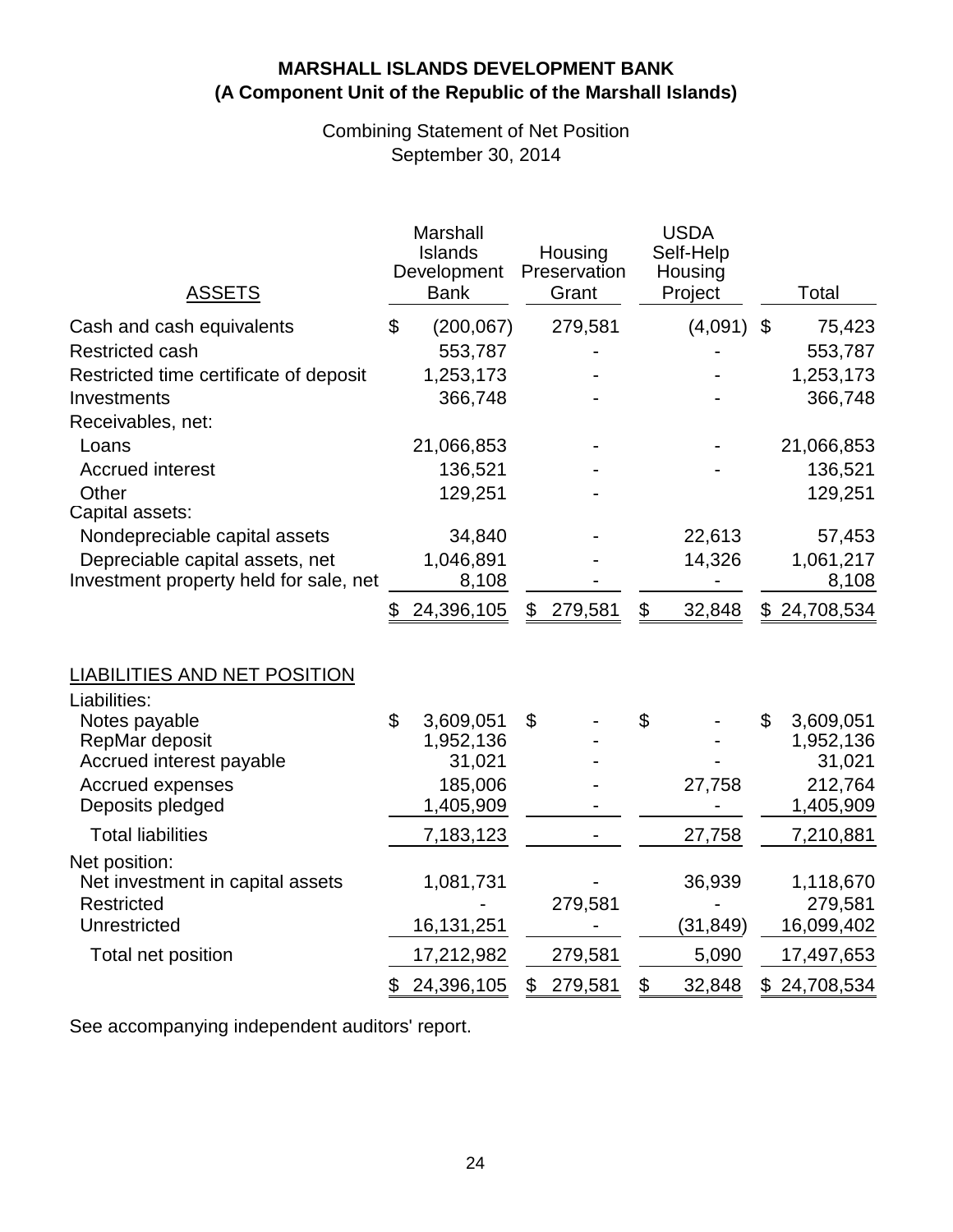#### Combining Statement of Revenues, Expenses and Changes in Net Position September 30, 2014

|                                                                                                                                                                                                                                                                                                                             |    | Marshall<br>Islands<br>Development<br><b>Bank</b>                                                                       |    | Housing<br>Preservation<br>Grant |    | <b>USDA</b><br>Self-Help<br>Housing<br>Project             |    | Total                                                                                                                     |
|-----------------------------------------------------------------------------------------------------------------------------------------------------------------------------------------------------------------------------------------------------------------------------------------------------------------------------|----|-------------------------------------------------------------------------------------------------------------------------|----|----------------------------------|----|------------------------------------------------------------|----|---------------------------------------------------------------------------------------------------------------------------|
| Operating revenues:<br>Interest income on loans<br>Rental income<br>Loan fees<br>Insurance premiums                                                                                                                                                                                                                         | \$ | 2,876,257<br>326,409<br>191,224<br>207,461                                                                              | \$ |                                  | \$ |                                                            | \$ | 2,876,257<br>326,409<br>191,224<br>207,461                                                                                |
| Federal grants<br>Interest income on time certificate of deposit<br>Miscellaneous                                                                                                                                                                                                                                           |    | 17,987<br>146,623                                                                                                       |    |                                  |    | 158,385<br>16<br>$\blacksquare$                            |    | 158,385<br>18,003<br>146,623                                                                                              |
| Total operating revenues                                                                                                                                                                                                                                                                                                    |    | 3,765,961                                                                                                               |    |                                  |    | 158,401                                                    |    | 3,924,362                                                                                                                 |
| Recovery from loan losses                                                                                                                                                                                                                                                                                                   |    | 546,436                                                                                                                 |    |                                  |    |                                                            |    | 546,436                                                                                                                   |
| Net operating revenues                                                                                                                                                                                                                                                                                                      |    | 4,312,397                                                                                                               |    |                                  |    | 158,401                                                    |    | 4,470,798                                                                                                                 |
| Operating expenses:<br>Interest expense:<br>Interest on deposits<br>Interest on loans payable                                                                                                                                                                                                                               |    | 85,535<br>234,284                                                                                                       |    |                                  |    |                                                            |    | 85,535<br>234,284                                                                                                         |
| Total interest expense                                                                                                                                                                                                                                                                                                      |    | 319,819                                                                                                                 |    |                                  |    |                                                            |    | 319,819                                                                                                                   |
| General and administrative expenses:<br>Salaries and employee benefits<br>Depreciation<br><b>Utilities</b><br>Insurance<br>Travel and training<br>Repairs and maintenance<br>Printing, stationery and advertising<br>Bad debts expense<br>Communications<br>Representation<br>Promotion and Donation<br>USDA loan guarantee |    | 946,323<br>269,099<br>198,536<br>80,305<br>50,567<br>94,706<br>57,987<br>16,518<br>53,090<br>62,112<br>34,459<br>84,251 |    |                                  |    | 121,688<br>4,437<br>10,175<br>4,765<br>1,565<br>724<br>360 |    | 1,068,011<br>273,536<br>198,536<br>90,480<br>55,332<br>96,271<br>58,711<br>16,518<br>53,450<br>62,112<br>34,459<br>84,251 |
| Office and house rental<br>Land lease<br>Fuel<br><b>Taxes and licenses</b><br>Professional fees<br>Miscellaneous                                                                                                                                                                                                            |    | 26,400<br>24,682<br>17,923<br>6,933<br>59,537<br>57,811                                                                 |    |                                  |    | 7,200<br>5,572<br>256<br>3,500<br>3,132                    |    | 33,600<br>24,682<br>23,495<br>7,189<br>63,037<br>60,943                                                                   |
| Total general and administrative expenses                                                                                                                                                                                                                                                                                   |    | 2,141,239                                                                                                               |    |                                  |    | 163,374                                                    |    | 2,304,613                                                                                                                 |
| Income (loss) from operations                                                                                                                                                                                                                                                                                               |    | 1,851,339                                                                                                               |    |                                  |    | (4, 973)                                                   |    | 1,846,366                                                                                                                 |
| Nonoperating revenues:<br>Investment earnings                                                                                                                                                                                                                                                                               |    | 145,068                                                                                                                 |    |                                  |    |                                                            |    | 145,068                                                                                                                   |
| Total nonoperating revenues                                                                                                                                                                                                                                                                                                 |    | 145,068                                                                                                                 |    |                                  |    |                                                            |    | 145,068                                                                                                                   |
| Change in net position                                                                                                                                                                                                                                                                                                      |    | 1,996,407                                                                                                               |    |                                  |    | (4,973)                                                    |    | 1,991,434                                                                                                                 |
| Net position at beginning of year                                                                                                                                                                                                                                                                                           |    | 15,216,575                                                                                                              |    | 279,581                          |    | 10,063                                                     |    | 15,506,219                                                                                                                |
| Net position at end of year                                                                                                                                                                                                                                                                                                 | \$ | 17,212,982                                                                                                              | \$ | 279,581                          | \$ | 5,090                                                      | \$ | 17,497,653                                                                                                                |

See accompanying independent auditors' report.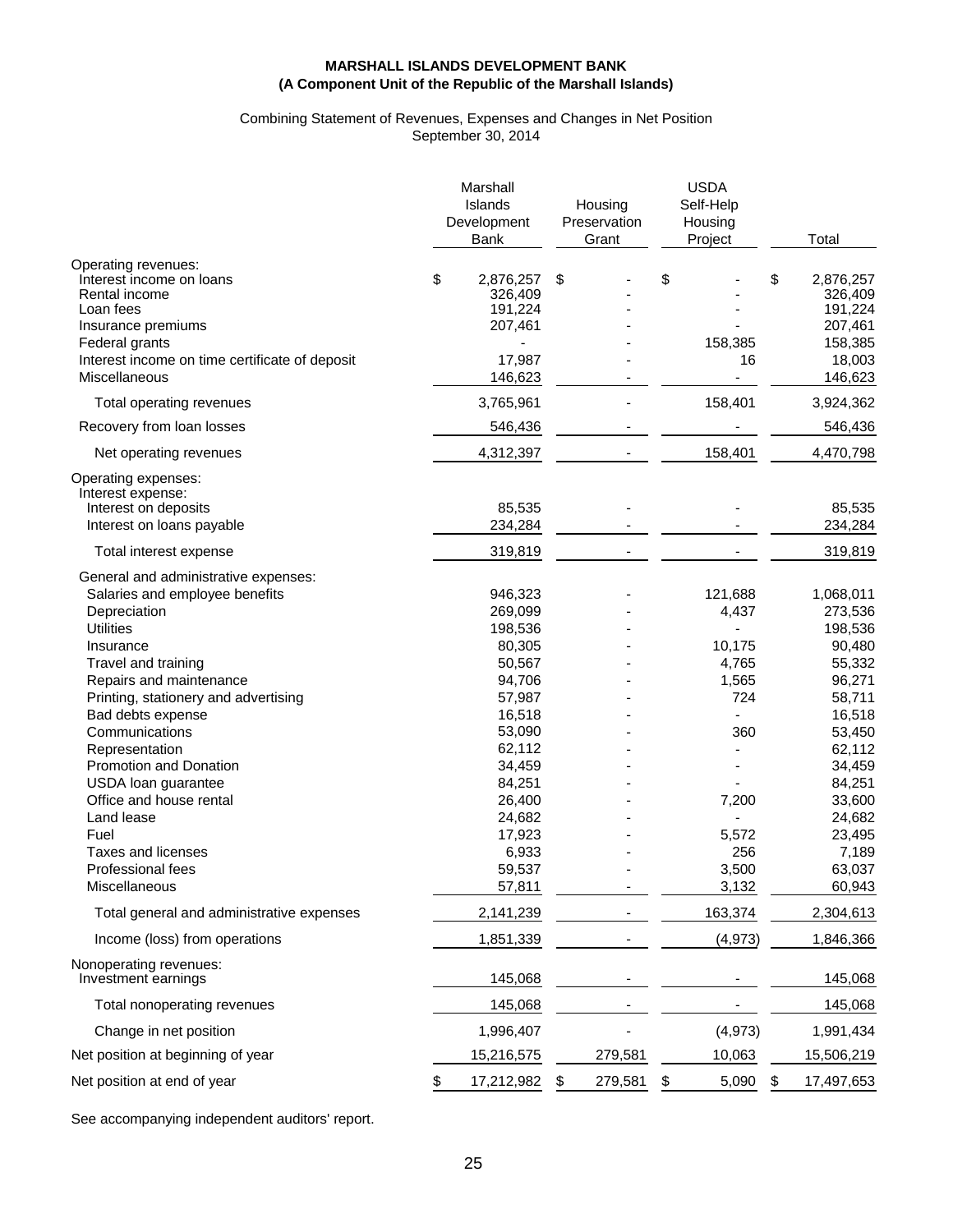

Deloitte & Touche LLP 361 South Marine Corps Drive Tamuning, GU 96913-3911 USA

Tel: (671)646-3884 Fax: (671)649-4932 www.deloitte.com

## **INDEPENDENT AUDITORS' REPORT ON INTERNAL CONTROL OVER FINANCIAL REPORTING AND ON COMPLIANCE AND OTHER MATTERS BASED ON AN AUDIT OF FINANCIAL STATEMENTS PERFORMED IN ACCORDANCE WITH**  *GOVERNMENT AUDITING STANDARDS*

The Board of Directors Marshall Islands Development Bank:

We have audited, in accordance with the auditing standards generally accepted in the United States of America and the standards applicable to financial audits contained in *Government Auditing Standards* issued by the Comptroller General of the United States, the financial statements of the Marshall Islands Development Bank (MIDB), which comprise the statement of net position as of September 30, 2014, and the related statements of revenues, expenses and changes in net position and of cash flows for the year then ended, and the related notes to the financial statements, and have issued our report thereon dated May 12, 2015.

# **Internal Control Over Financial Reporting**

In planning and performing our audit of the financial statements, we considered MIDB's internal control over financial reporting (internal control) to determine the audit procedures that are appropriate in the circumstances for the purpose of expressing our opinion on the financial statements, but not for the purpose of expressing an opinion on the effectiveness of MIDB's internal control. Accordingly, we do not express an opinion on the effectiveness of MIDB's internal control.

Our consideration of internal control was for the limited purpose described in the preceding paragraph and was not designed to identify all deficiencies in internal control that might be material weaknesses or significant deficiencies and therefore, material weaknesses or significant deficiencies may exist that were not identified. However, as described in the accompanying Schedule of Findings and Responses, we identified certain deficiencies in internal control that we consider to be material weaknesses or significant deficiencies.

A *deficiency in internal control* exists when the design or operation of a control does not allow management or employees, in the normal course of performing their assigned functions, to prevent, or detect and correct, misstatements on a timely basis. A *material weakness* is a deficiency, or a combination of deficiencies, in internal control, such that there is a reasonable possibility that a material misstatement of the entity's financial statements will not be prevented, or detected and corrected on a timely basis. We consider the deficiencies described in the accompanying Schedule of Findings and Responses as items 2014-001 and 2014-002 to be material weaknesses.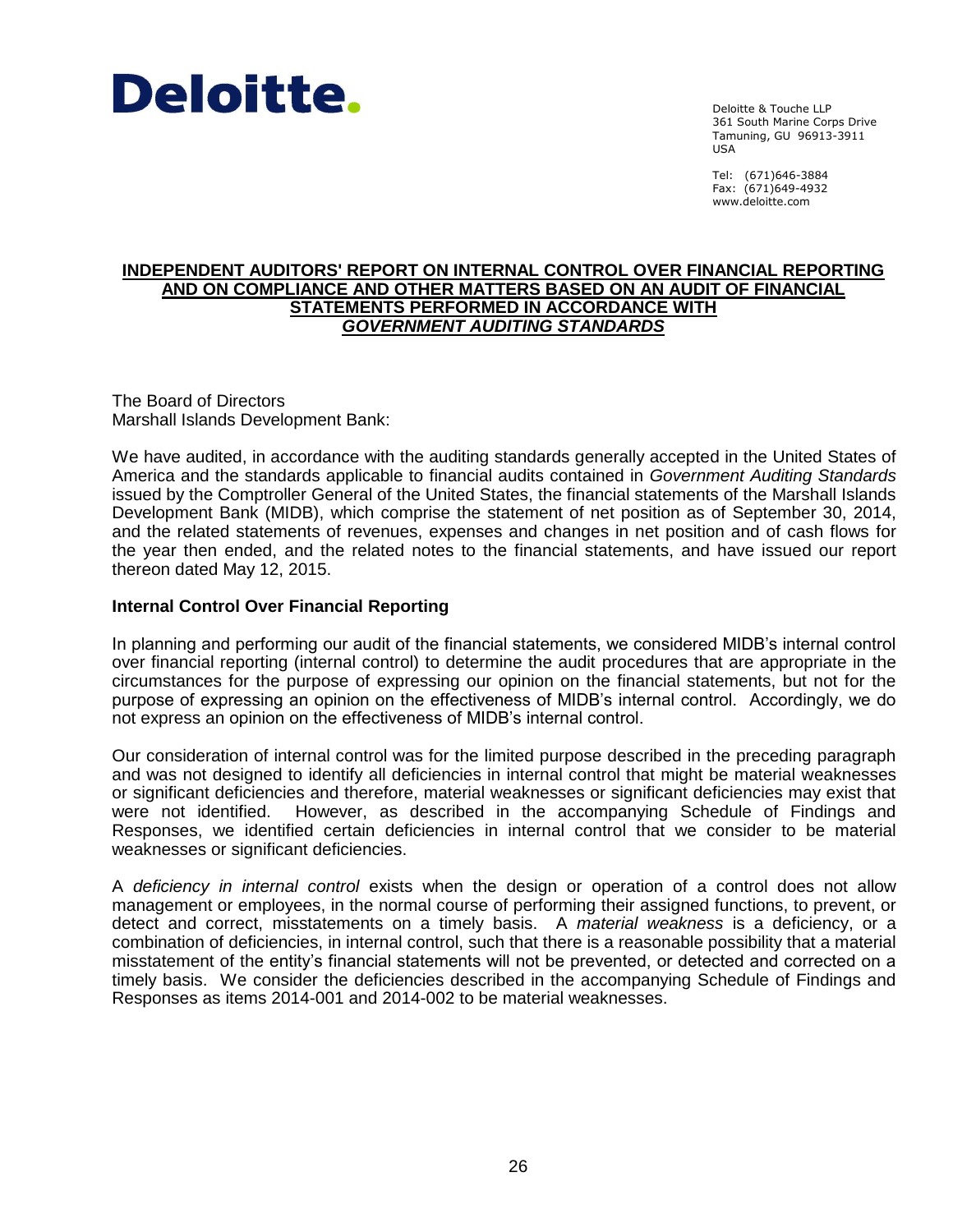## **Compliance and Other Matters**

As part of obtaining reasonable assurance about whether MIDB's financial statements are free from material misstatement, we performed tests of its compliance with certain provisions of laws, regulations, contracts, and grant agreements, noncompliance with which could have a direct and material effect on the determination of financial statement amounts. However, providing an opinion on compliance with those provisions was not an objective of our audit, and accordingly, we do not express such an opinion. The results of our tests disclosed instances of noncompliance or other matters that are required to be reported under *Government Auditing Standards* and which are described in the accompanying Schedule of Findings and Responses as item 2014-003.

## **MIDB's Response to Findings**

MIDB's response to the findings identified in to our audit are described in the accompanying Schedule of Findings and Responses. MIDB's response was not subjected to the auditing procedures applied in the audit of the financial statements and, accordingly, we express no opinion on it.

## **Purpose of this Report**

The purpose of this report is solely to describe the scope of our testing of internal control and compliance and the results of that testing, and not to provide an opinion on the effectiveness of the entity's internal control or on compliance. This report is an integral part of an audit performed in accordance with *Government Auditing Standards* in considering the entity's internal control and compliance. Accordingly, this communication is not suitable for any other purpose.

leloitte Nache LLF

May 12, 2015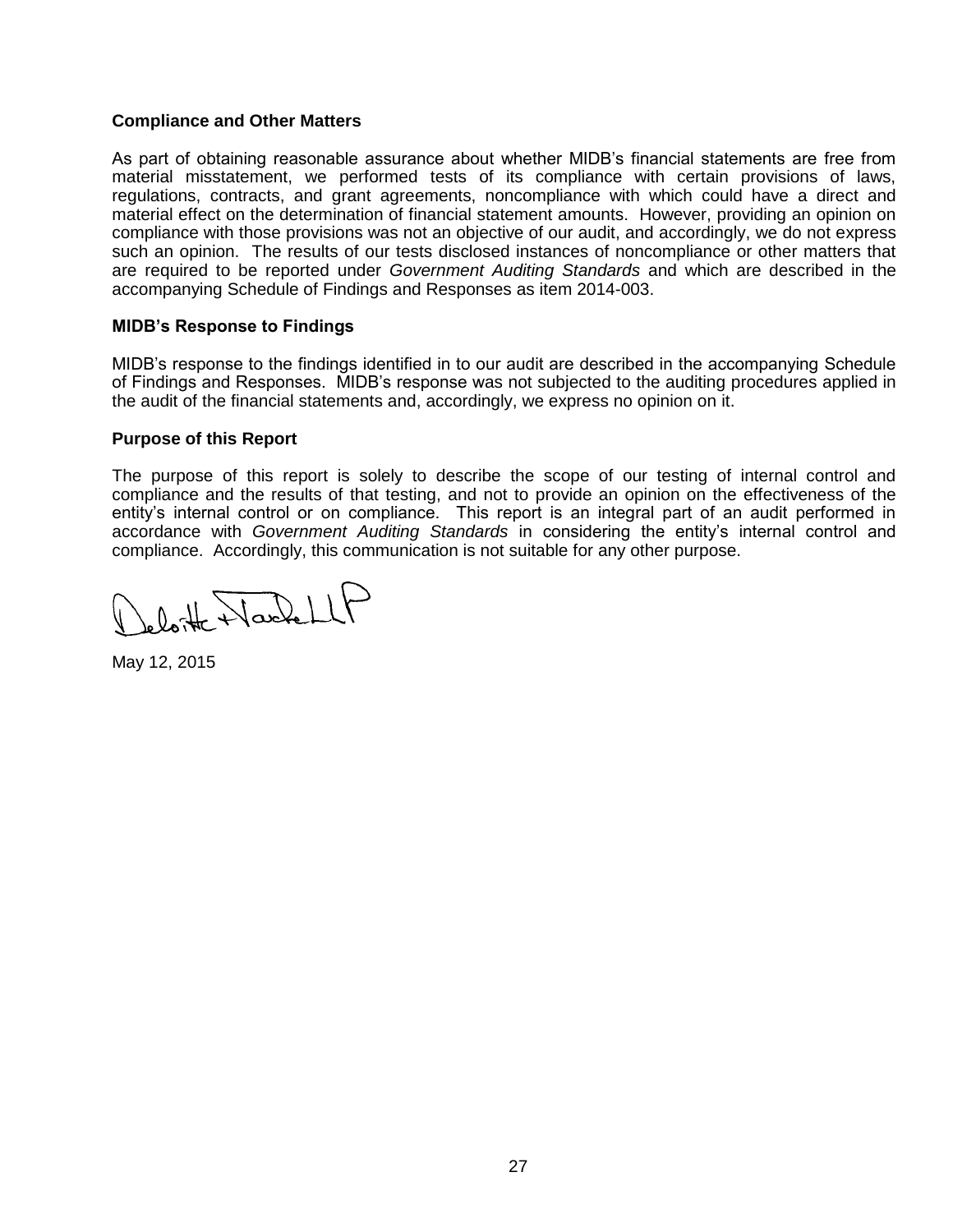(A Component Unit of the Republic of the Marshall Islands)

Schedule of Findings and Responses Year Ended September 30, 2014

## Finding No. 2014-001

#### Loans Receivable

Criteria: A comprehensive set of policies and procedures should be in place to govern the lending and credit administration processes, which should include, at a minimum, internal control procedures over processing loan approvals, loan boarding, completeness of loan documentation, safeguarding pertinent loan documents and monitoring loan covenant requirements.

#### Conditions:

Tests of a representative sample of 75 loans revealed several weaknesses in the design, implementation and adherence to internal controls in the lending and credit administration areas.

- a. The Bank's current operating procedures require a person who is not responsible for loan data and processing independently verify the completeness of documents required per policy before the loans can be approved. However, a loan document checklist was not signed by the validating and/or verifying officer and/or was not filed for seventeen loans boarded in FY14.
- b. Promissory notes and loan agreements, which are the pertinent legal documents, should contain sufficient detail. Currently, the Bank does not include information such as loan number for twentysix loans tested, fourteen of which were boarded in FY14.

Additionally, safeguarding of pertinent documents should be strengthened as for sixteen loans, the credit folders containing the promissory note; loan agreement, collateral document and other loanrelated information cannot be located.

- c. For five loans, four of which were boarded in FY14, loan terms per the promissory note/loan agreement/loan disclosure differ from that indicated in the loan system.
- d. For ten commercial loans, one of which was boarded in FY14, financial statements or casualty insurance policies protecting collateral were not obtained.
- e. For two loans, there was an error in the input of loan details in the system which lead to an error in the calculation of the allowance.

Cause: The cause of the above condition appears to be noncompliance with the criteria.

Effect: The effect of the above is the potential occurrence of errors in the loan portfolio. This condition also gives rise to potential losses due to insufficient safeguarding of legal and collateral documents.

Recommendation: The Bank should perform a comprehensive review of its policies and procedures and strengthen controls and monitoring of those controls.

Prior Year Status: Similar issues concerning loan documentation that have been reported as a finding in the audits of MIDB for fiscal years 2007 through 2013.

Auditee Response and Corrective Action Plan:

a,b. Although the loan number was not indicated on the promissory note/ loan agreement, the name of the borrower and its signatures was affix for each loan document. Loan numbers are also indicated in the loan drawdowns. The bank's procedures as to loan documentation, that all loan documents must be complete before it will be scanned for safekeeping.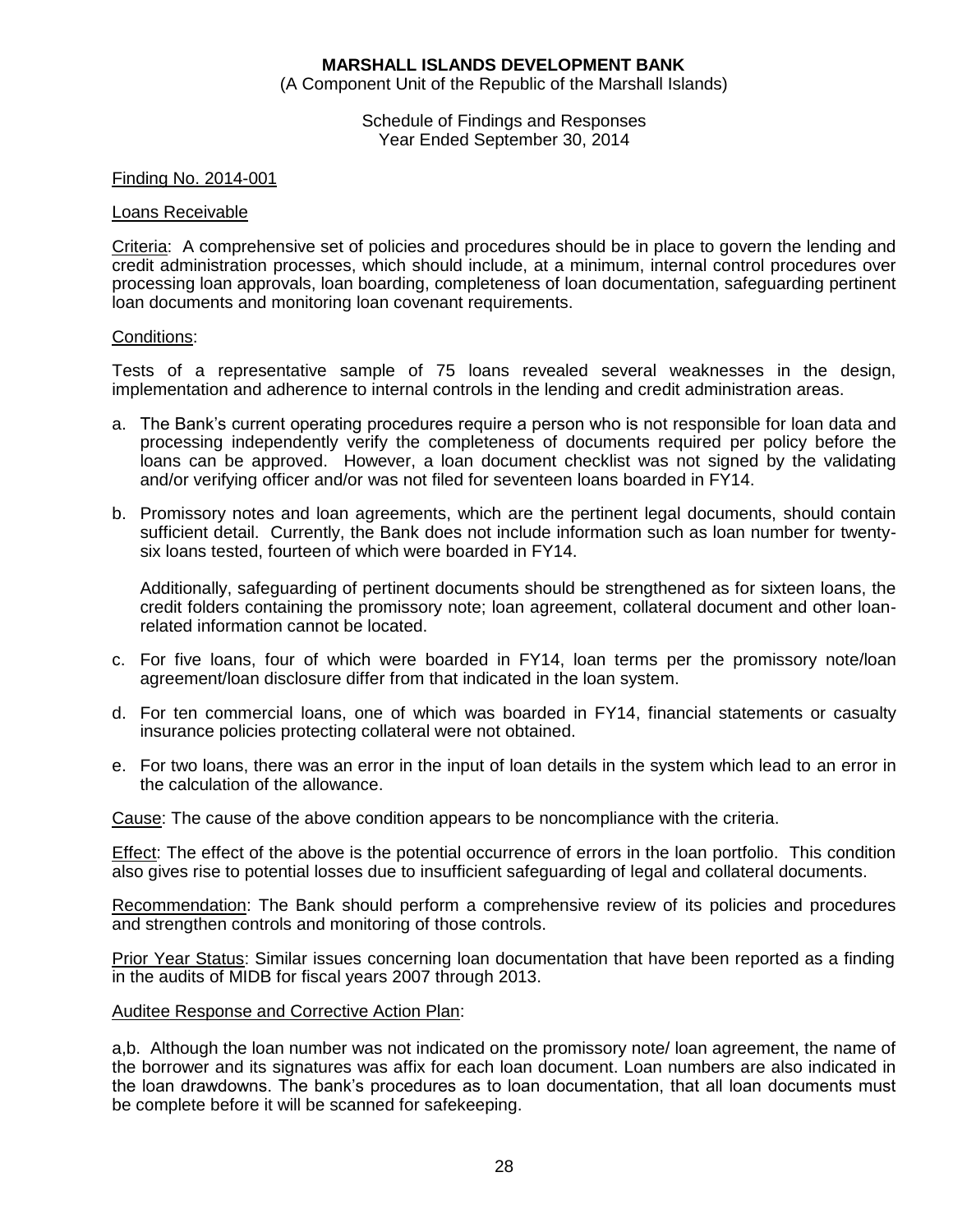(A Component Unit of the Republic of the Marshall Islands)

Schedule of Findings and Responses, Continued Year Ended September 30, 2014

## Finding No. 2014-001, Continued

## Auditee Response and Corrective Action Plan, Continued:

c,e. The errors pertaining to these loans have already been corrected

d. As per bank policies and guidelines as to commercial loans as per insurance, it states that the bank may require loan applicants to produce insurance policies and does not shall require. Refer to commercial loans general policies and guidelines section 31.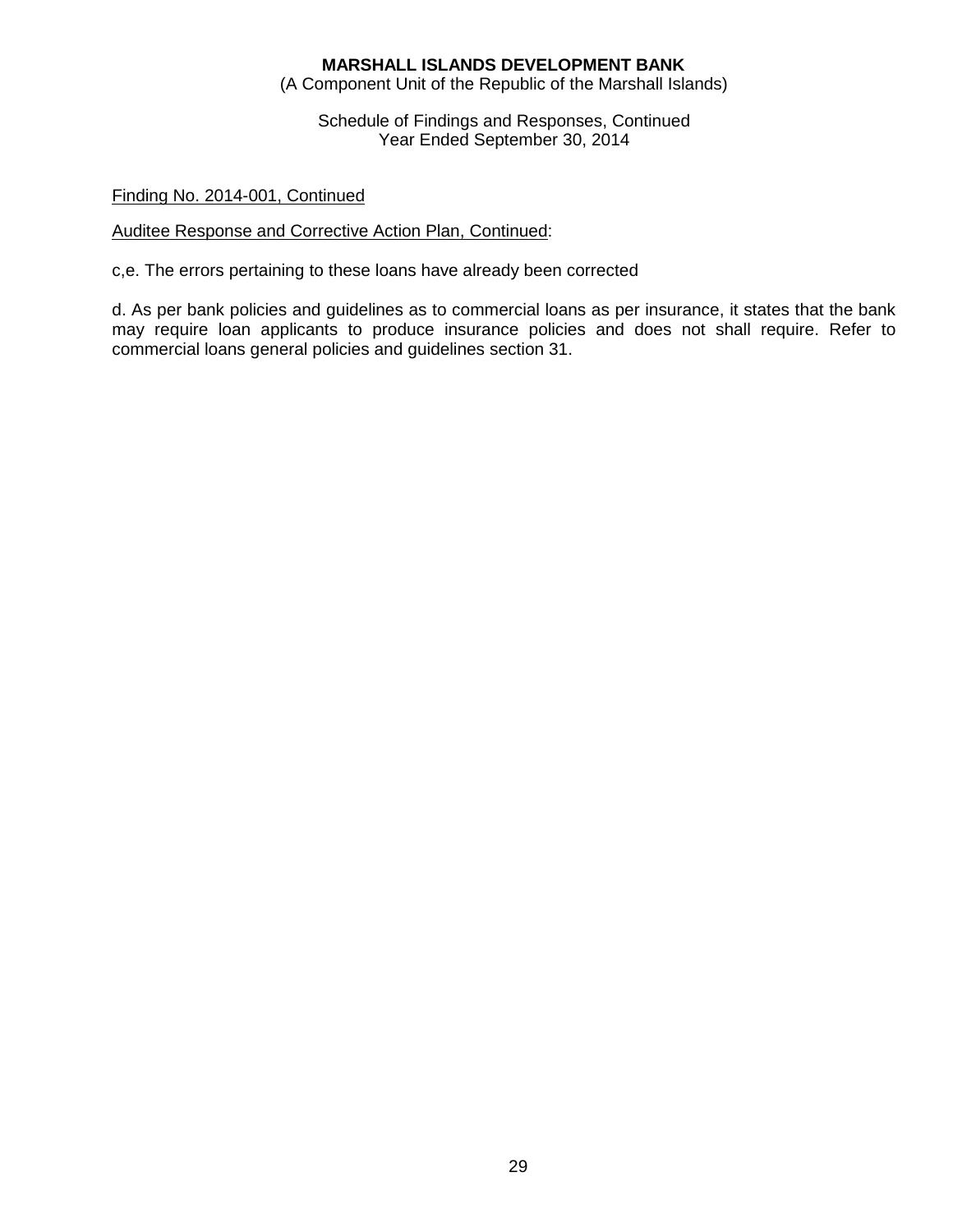(A Component Unit of the Republic of the Marshall Islands)

## Schedule of Findings and Responses, Continued Year Ended September 30, 2014

#### Finding No. 2014-002

## Significant Delay in the Accounting Records

Criteria: Transactions should be timely posted. Reconciliations of certain accounts, including reconciliation of interest income and accrued interest receivable, and review of such reconciliations, should be timely performed.

Condition: The Bank does not have established policies, procedures and controls in place to require the timely processing and posting of transactions, and the timely preparation and review of reconciliations. During the year ended September 30, 2014, interest income and accrued interest receivable do not appear to have been timely processed as evidenced by the following:

• Interest income postings to the general ledger are based on cash collections. The Bank adjusts accrued interest every quarter. Accrued interest receivable and interest income in the monthly financial statements is therefore not properly presented based on the accrual method of accounting.

Cause: The cause of the above condition appears to be noncompliance with the criteria.

Effect: The effect of the above is the delayed identification and correction of errors and misstatements in the financial statements.

Recommendation: Management should implement procedures that require timely posting of daily transactions and a checklist of accounts that should be reconciled and reviewed on a monthly basis. Prudence indicates that posting of daily transactions be performed within a week, and the reconciliation of key balance sheet accounts should be performed within a month.

Prior Year Status: Similar issues on delay on accounting records were reported as a finding in the audits of MIDB for fiscal years 2011 through 2013.

#### Auditee Response and Corrective Action Plan:

The Bank does its accounting mostly contributed by inputting and calculating it manually. Currently it is in the process of reviewing and seeking ideas on how to improve and upgrade the systems.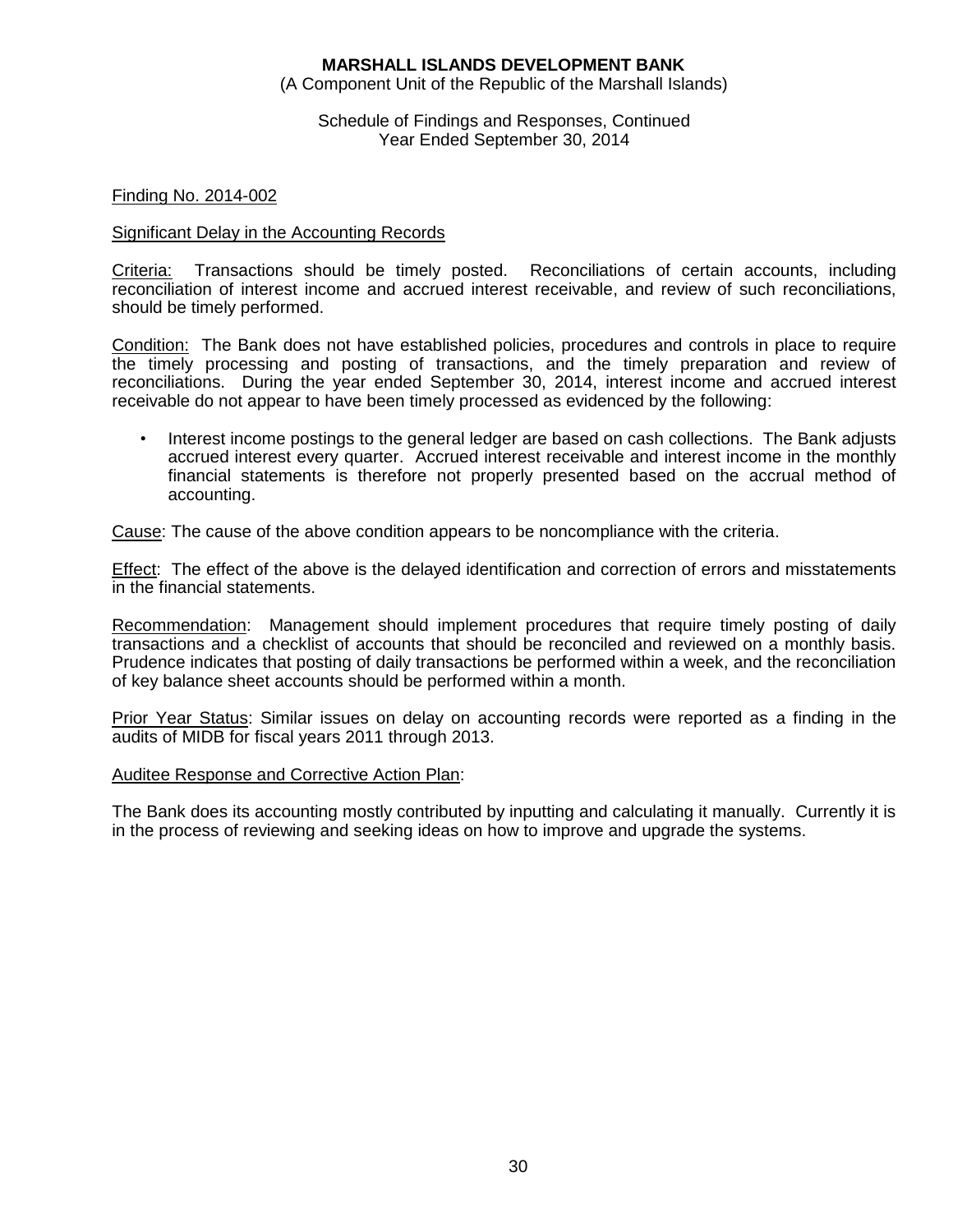(A Component Unit of the Republic of the Marshall Islands)

Schedule of Findings and Responses, Continued Year Ended September 30, 2014

## Finding No. 2014-003

#### Local Non-Noncompliance

Criteria: RepMar's Procurement Code states the following:

(a) Section 124 - unless otherwise authorized by law, all Government contracts shall be awarded by competitive sealed bidding.

(b) Section 127 - procurement of goods and services not exceeding \$25,000 may be made in accordance with small purchase procedures promulgated by RepMar's Policy Office. Small purchase procedures are those relatively simple and informal methods for securing services, supplies, or other property that do not cost more than \$25,000. RepMar's Ministry of Finance has previously declared that if small purchase procedures are used, price or rate quotations shall be obtained from an adequate number of qualified sources.

(c) Section 128 - a contract may be awarded for a supply, service, or construction item without competition when it is determined in writing that there is only one source for the required supply, service, or construction item.

Condition: RepMar requires that procurement actions for goods and services provide full and open competition and compliance with this provision should be appropriately documented in procurement files. We noted the following items where documentation in file was inadequate to evidence the procurement process:

Item Description **Amount** Amount Comment Kitchen set for Sample House #2  $$4,205$  Items purchased on 8/20/2013 under what appears to be sole source. Total purchases amounted to \$8,804

Cause: The cause of the above condition is the lack of adequate internal control policies and procedures requiring documentation of procurement procedures to comply with RepMar's Procurement Requirements.

Effect: The effect of the above condition is noncompliance with RepMar's Procurement Code.

Recommendation: We recommend that management establish adequate internal control policies and procedures to conform to RepMar's Procurement Code.

Prior Year Status: The lack of compliance with RepMar's procurement Code was reported as a finding in the audits of MIDB for fiscal years 2012 and 2013.

#### Auditee Response and Corrective Action Plan:

This line item is a sum up of small construction materials. The Bank makes a call to check and compare prices before purchasing and the bank always consider the best buy. The bank will strengthen its documentation of the quotations from the suppliers. The Bank is religiously complying with the rules and regulations required by the Republic of the Marshall Islands.